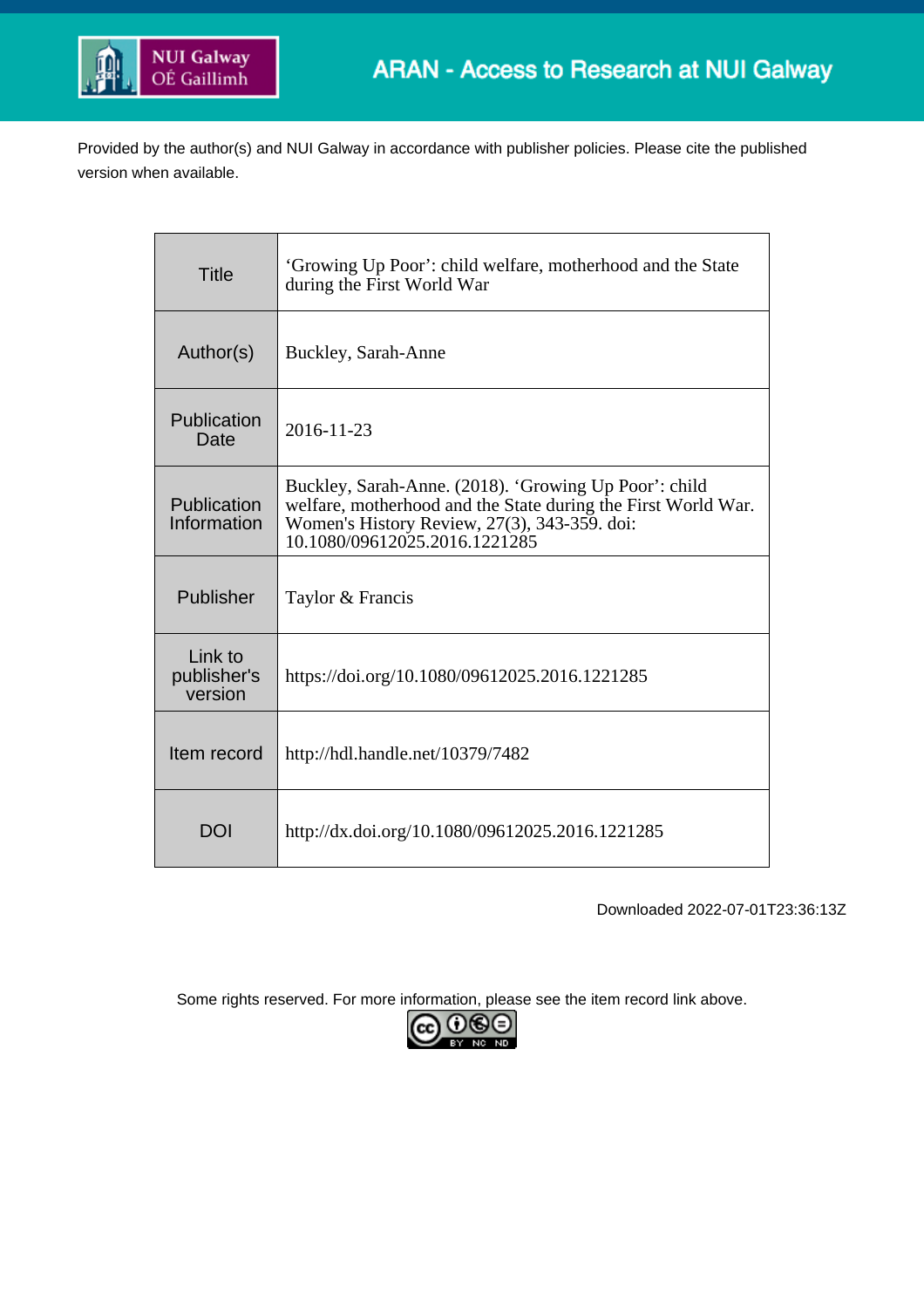# **'Growing up poor': child welfare, motherhood and the State during the First World War**

## *Sarah-Anne Buckley*

### **National University of Ireland Galway**

#### *Abstract*

In the history of child welfare in Ireland and other western countries, the period during the First World War coincided with a time of international attention on poor and working-class families and children. As this occurred at a time of 'revolution' as well as a time of war, the efforts of voluntary and state services were often driven by a variety of motives, including genuine concern for poor mothers and children, sectarianism, class bias and international child welfare developments. This paper will address the extent to which the lives of working-class and poor mothers in Ireland were affected by the war – primarily through concern expressed by child protection agencies (such as the National Society for the Prevention of Cruelty to Children), directly connecting the history of child welfare with the history of motherhood.

#### *Keywords*

Child welfare; motherhood; First World War; Ireland; Great Britain; poverty; legislation.

#### *Introduction*

The title of this article is taken from the seminal work by Anna Davin on childhood in London from 1870-1914. Together with Ellen Ross's account of motherhood during the same period, *Love and Toil*, we are given a fascinating insight into the experiences of working-class mothers and children at home, school and work prior to the outbreak of the First World War.<sup>1</sup> This article seeks to concentrate on the same three sites of intersection in relation to the experience of working-class mothers and child welfare during the period 1914-18 in Ireland. Addressing Dublin primarily, it argues that the First World War was a turning point in the history of child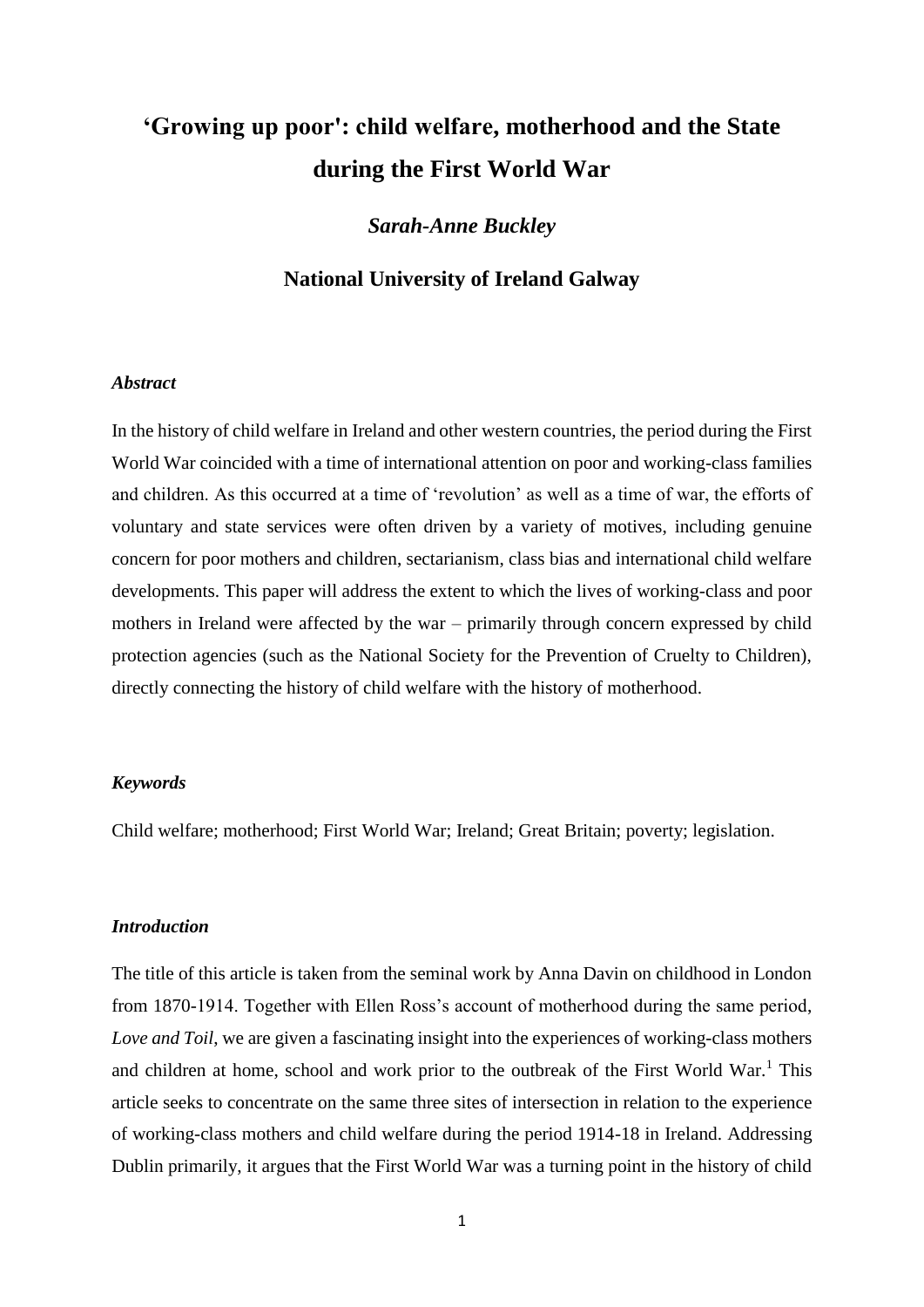protection and welfare. This argument has been put forward by numerous scholars internationally, however, in Ireland wartime also coincided with a period of revolution, culminating in the events surrounding the 1916 Easter Rising and the subsequent War of Independence.<sup>2</sup> How the revolution impacted women and children before and after the war will therefore remain a central focus.

The lives of working-class women and children during the First World War have received welcome attention in recent years. Research examining 'separation women'; the history and geography of the Dublin Slums; child welfare; infant mortality, disease, social work and motherhood, have all added to the narrative. Similarly, studies of philanthropic and charitable organisations have added nuance to the relationship between mothers, charitable organisations and the State – examining the power relations which existed and the importance of class and gender. In her work on Dublin, Lindsey Earner-Byrne has examined the agency of working-class mothers, portrayed in their begging letters to Archbishop John Byrne and how women pleading for assistance developed particular narratives and approaches that were sensitive to contemporary socio-political circumstances. Previous work has also illuminated the situation for 'deserving' and 'undeserving' mothers – a significant aspect of this discussion.<sup>3</sup> More broadly, Jacinta Prunty has mapped out the development of the Dublin slums, and the multiplicity of ways in which poverty could be viewed – from the streets, to the court and back to the slums in a perpetual cycle. In her work on Dublin prior to 1914, Mary Daly has looked at the differences between urban and rural poverty, demonstrating how poverty was exacerbated by the large number of families dependent on casual labour, the influence of migrants on employment and the chronic underemployment of many workers.<sup>4</sup> With regard to infant mortality, Daly cites figures from the Annual Reports of the Register General that show an average infant mortality rate of 147.4 per 1,000 live births for Dublin from 1910 to 1914 (infants who died before their first birthdays). <sup>5</sup> Prior to 1910 infant mortality rates are not disaggregated in the ARRGs so Ciara Breathnach and Brian Gurrin have examined death registers for Dublin to establish urban trends they have found persistently high rates.<sup>6</sup> In 1988, Janet Dunwoody examined the context in Ireland for changes to child welfare legislation in a short piece entitled 'Child Welfare'. She argued that while the First World War saw benefits for British mothers and children, in Ireland authorities were slow to take up measures and tackle the high infant mortality rate.<sup>7</sup> This article aims to develop Dunwoody's contention by will develop this point using the records of the National Society for the Prevention of Cruelty to Children (hereafter the NSPCC). It also contends that an examination of the distribution of the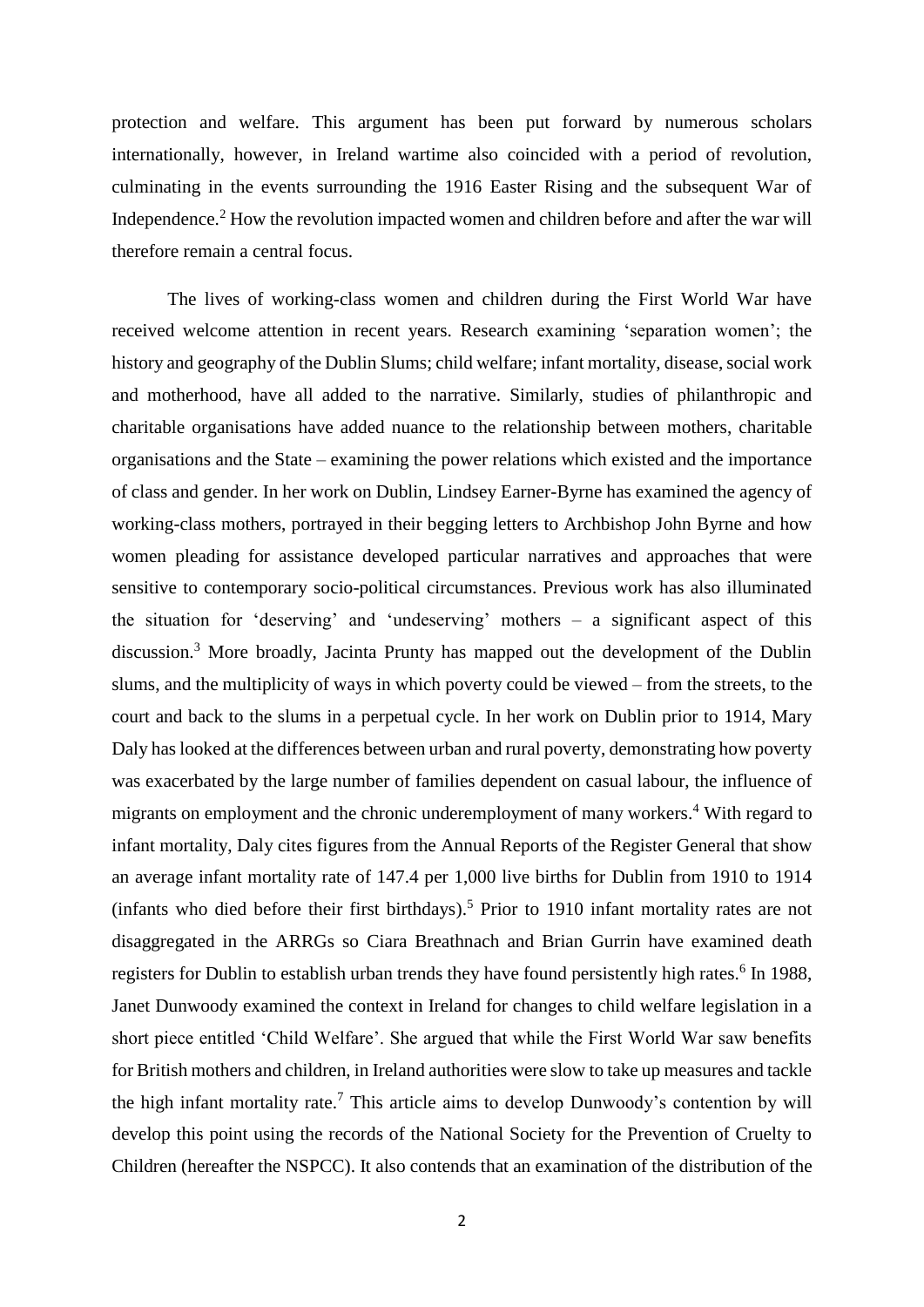separation allowance and other welfare measures shows that the State relied on voluntary and charitable organisations to deal with fundamental problems. This article exposes the tension that existed between voluntary and State bodies. With regard to education, Caitriona Clear has pointed to the impact of the introduction of compulsory education on families from 1892 up to the age of 12 years. She argues that while long term benefits may have governed the implementation of compulsory education it posed immediate and very real financial difficulties for parents who could ill-afford to lose a working contribution to the family budget.<sup>8</sup> Building on Clear's work, this article will discuss the large number of parents prosecuted for not sending their children to school, and the differences between work and childhood in rural and urban Ireland.

From the beginning of the First World War, efforts in Britain and Ireland to combat high infant mortality rates and other moral, medical and social concerns surrounding children were driven by a variety of motives including genuine concern for poor mothers and children, sectarianism, class bias and international child welfare developments. This article seeks to illuminate the history of child welfare and motherhood during the period of the First World War, comparing the situation with that of Britain. It uses legislation, parliamentary debates, court records, records of societies dealing with poor mothers (primarily the NSPCC) and concerns expressed in the press to argue that the First World War was a turning point in the history of child welfare. The argument is foregrounded with a discussion of key legislation surrounding maternity care, child welfare, child labour and education, all of which greatly affected the lives of working-class mothers. Legislation made little distinction between urban and rural Ireland, despite the fact that both presented with very different problems and both will be addressed. However, for child protection agencies and reformers, poverty-related criminality and neglect came to be seen as urban problems, with the slums of Dublin receiving particular attention.

#### *Tenement life in Dublin*

The following is an account from a home visitor to a family in the tenements in 1914 and like others from the time is an apt explanation and description of tenement life:

These houses were never intended for one-bedroom tenements. They are the old houses belonging to the rich people of Dublin. Formerly one family inhabited the entire house; now there is one family and often more in each room, using the same staircase, hall and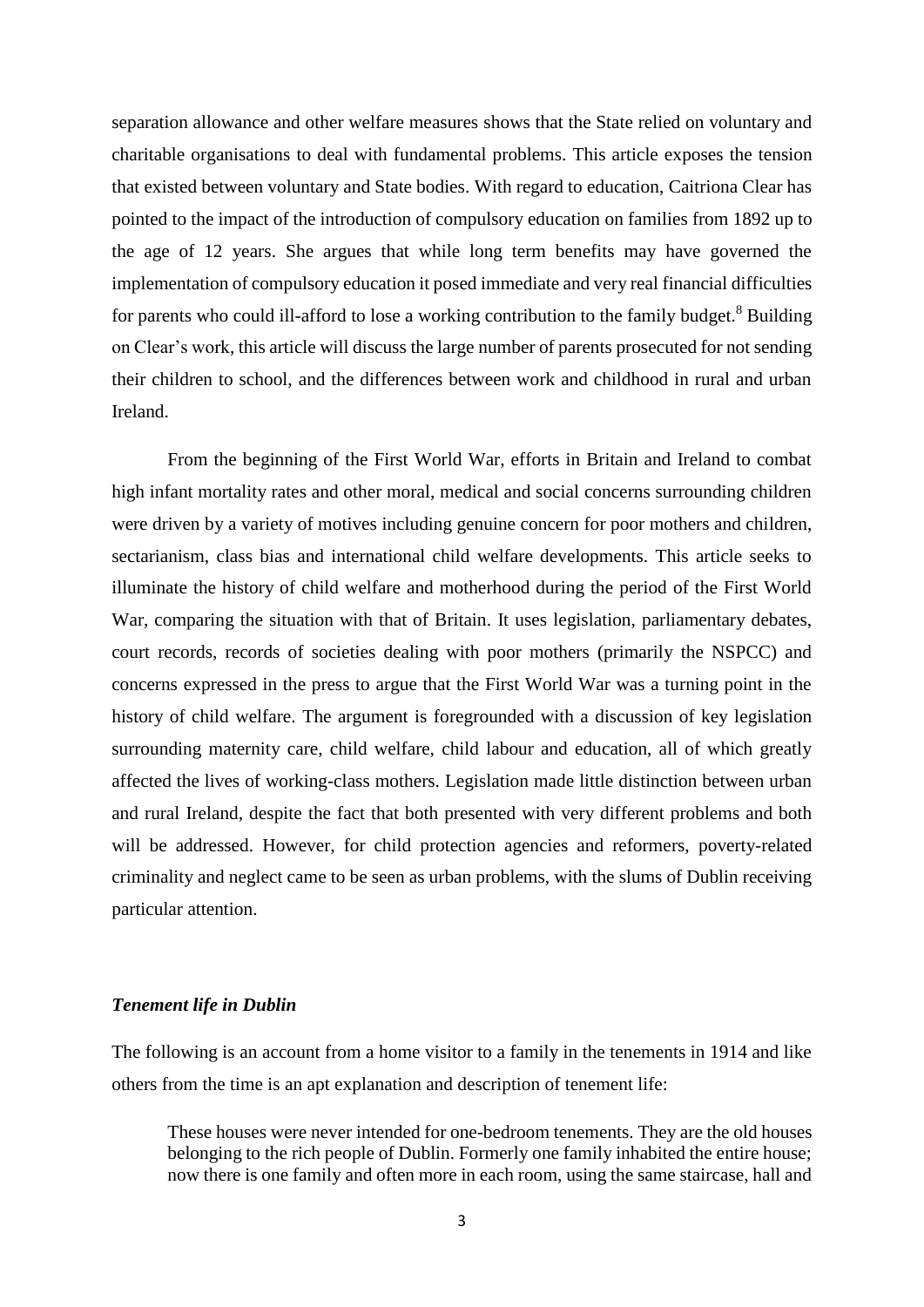yard. There is no water laid on in the houses; therefore the women have to carry every drop from the street or yard up to their rooms…there is no sanitary accommodation in these houses . . . the whole house smells of dirt and close air . . . bread and tea are what people principally live on, and what they bring their children up on . . . When a man comes in from work in the evening, he often does not find a comfortable home. The washing is drying, the wife tired, and there is often a fretful baby. Is it any wonder that he goes to the nearest public house, where, at any rate, it is warm and comfortable.<sup>9</sup>

The alcoholism, the pawn broker, the price of buying coal by the lump, the hygiene – every account of Dublin tenement life touches on all or most of the above. From the Dublin Housing Committee's report in 1914, to observations by social reformers and philanthropists throughout the decade, the above account has become almost a stereotypical description – the profiteering landlords; the price of food; the children begging; the wretched 'handy woman', Dublin tenement life. Yet it continues to deserve investigation, both for the lengths to which women had to stretch their meagre budgets, to the way in which they had to negotiate everyone from the St. Vincent De Paul, to the poor law guardians, to the landlord.<sup>10</sup>

For unemployed men and women or those in casual employment, the family budget could change weekly leaving women to make do with whatever was available. In 1914, the minimum living wage in London was cited by one author as £1, but in the case of Dublin many people lived on 18s per week.<sup>11</sup> The following addresses how this budget was spent and with regard to diet outlines the three meals and insufficient dietary needs of the family: 'two of these meals would be tea, bread and butter, with the third being stewed beef or similar, with potatoes, onions and the beef being bought as remnants at five pence a pound. Everything had to be fried, stewed or broiled, with herrings being another common choice. The husband receives the major portion, a pint of milk for the family per day ... The women eat last and least'.<sup>12</sup> The emotional effects of the First World War in particular were addressed by some within the child welfare movement. Dr Ella Webb commented that 'Some of the poor mothers to which she had spoken complained of being very upset by the war', expressing concern over the emotional toll.<sup>13</sup>

In 1917 for example, a series of seven lectures were held by the WNHA and others interested in child welfare during what was titled 'Baby Week' in Dublin. The topics discussed were, infant welfare; medical inspection of school children and medical treatment; education of the blind, deaf, 'defective' and 'mentally abnormal'; tuberculosis in children; dental disease and treatment; open air education and playgrounds, and finally the provision of school meals. Dr Oliver Gogarty lamented the slum problem, stating: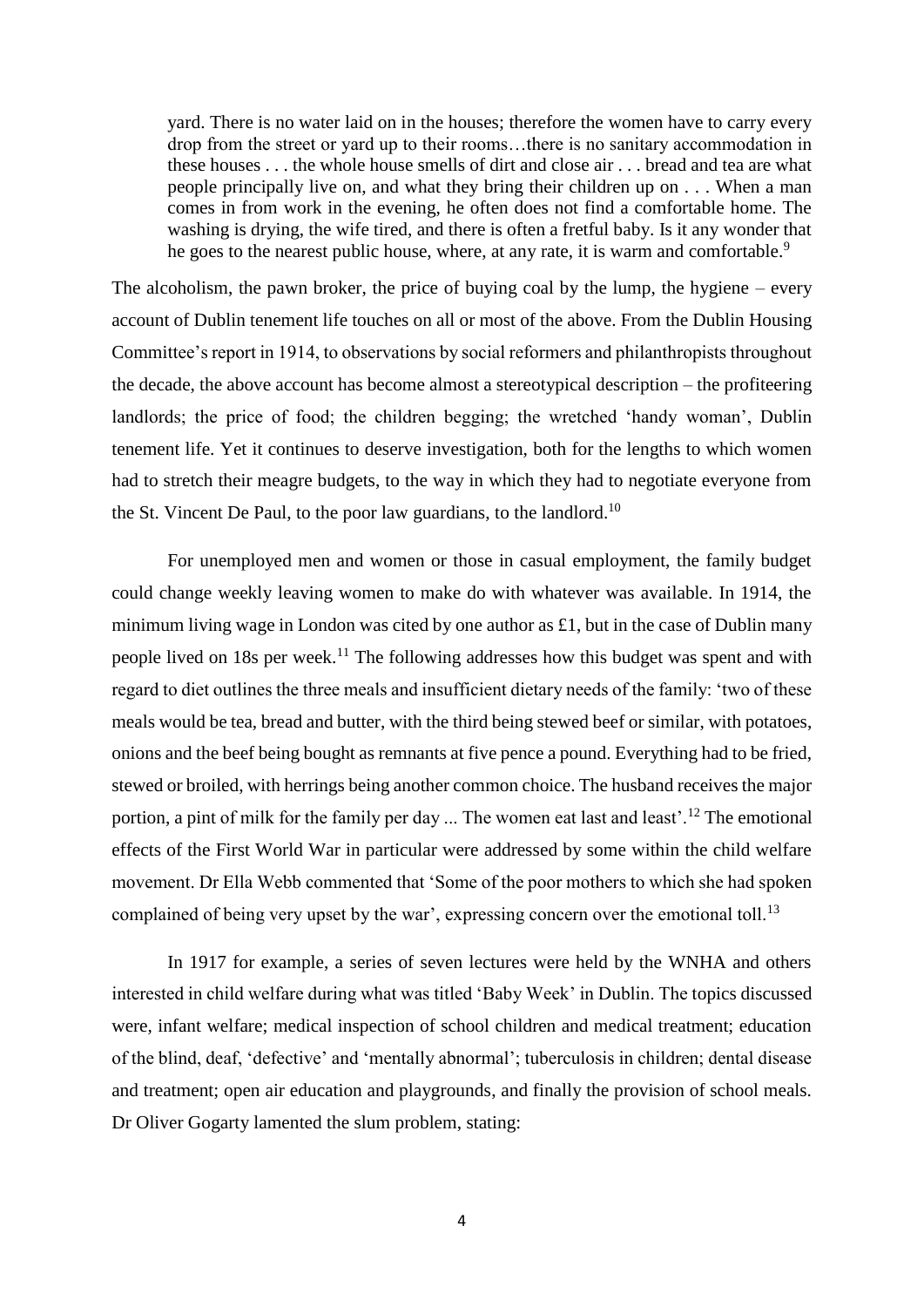While public opinion merits the return of a single tenement owner to the Corporation, what hope is there for improvement . . . The masters of the slums are also masters of the Medical Officers of Public Health. Hence, various housing schemes in overcrowded areas, and no proposals for suburban cottages. Take, for example the 75 houses on Spitalfields area. . . The rent for each house is 5s3d weekly; the economic rent is 15s weekly. Thus we have a bad scheme physically that will not remedy loss of life and will cause a loss of 10s weekly on each house. If the 20,000 families who live in oneroomed tenements are to be rescued by similar means, the result will be a charge of £500,000 in rates.<sup>14</sup>

The awareness of class, capitalist landlords and the poverty of families is important. The situation in Dublin by 1914 lent the slums the title of the worst in Europe. While the housing Committee made a number of suggestions, profiteering landlords were a central focus of the solution needed. Wages and employment were another critical issue. One paper entitled 'Economic Conditions Affecting Child Welfare' reflected that 'the difficulty was that the masses of the working classes were not paid wages which could enable them to feed and clothe their children properly.<sup>15</sup> The author continued to refer to the male bread-winner model, arguing for 'improvement in the earning power of fathers'. The press and societies' such as the WNHA were quick to realise other problems unique to Ireland – the insufficient outdoor relief, the problems with the National Insurance Act; the problems with the Midwives' Act – and the provision of school meals. In 1916, a letter appeared in the *Irish Times* regarding the inadequacy of outdoor relief for widows. The author cites a mother with four children whose husband had been ill for three years before his death and therefore left them without any savings. Her rent was 3 shillings per week, and the relief provided was 10 loaves of bread, 1/4lb tea and 2lbs sugar weekly. No money for coal, rent, clothing or any other expenses. In England the writer states that this was regularly 15 shillings per week.

#### *Legislation, child welfare and motherhood*

Legislatively, the period during the First World War saw an increasing emphasis and focus on working-class mothers, and infant and child mortality and the professionalization of child birth. As documented by Harry Hendrick, from 1889 to 1914, fifty-two acts relating to child welfare and child protection were passed in Britain.<sup>16</sup> In the following section, a sample of legislative measures will be investigated with the chief focus being from 1914-1918. Throughout, the benefits for mothers and those for the State must be addressed, as must the question of parental rights. As numerous scholars have documented, the devastation of the First World War in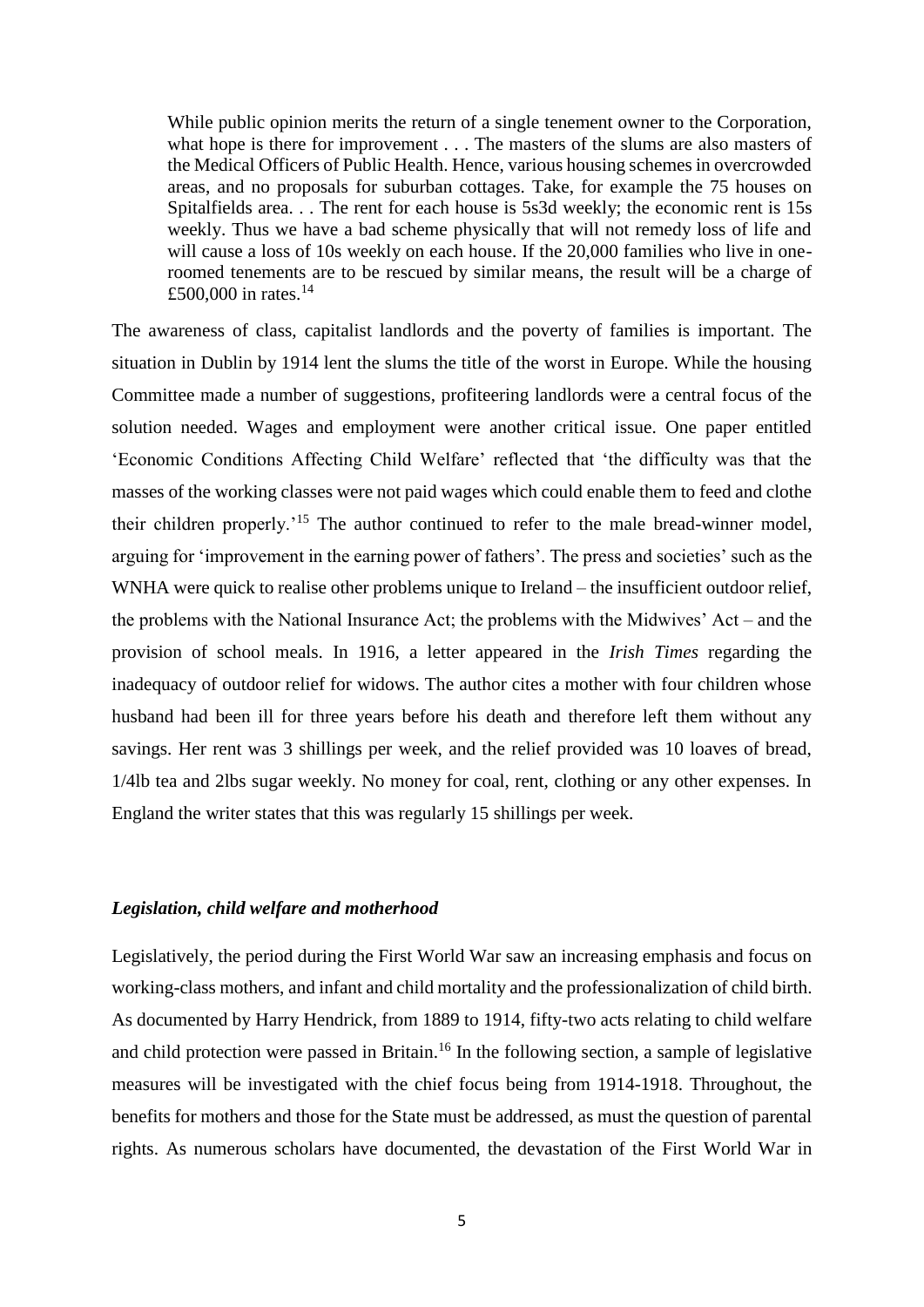regard to the loss of British citizens, focused legislative attention on infant and maternity care as the British government expressed increasing concern over high infant mortality rates.<sup>17</sup>

Not every legislative measure passed in Britain applied to Ireland, and some adopted a peculiar optional element. In some instances, compliance and uptake by local authorities was extremely low. For example, the 1907 Notification of Births Act, applied to England and Wales, Scotland and Ireland, delineated that fathers or birth attendants should notify the local medical officer of health of a birth in writing within 36 hours. But it was an unusual piece of legislation in that it was configured as a voluntary scheme for local authorities. Belfast took up the act in 1908, Dublin in 1910, but other districts chose not to engage with it. In areas that chose to engage, lack of enforcement became a concern. In 1910, the Medical Superintendent Officer of Health in Ireland, Charles A. Cameron, posted a letter in the *Irish Times* informing readers that under the act, penalty for failing to give notice of a birth within thirty-six hours was a fine of up to twenty shillings.<sup>18</sup> In a further letter in 1913, he advised readers that in a recent case of non-notification, 'the defaulters chiefly belonged to the upper and upper-middle classes'.<sup>19</sup> Cameron chose this example to dispel the notion that working-class mothers were being unduly targeted by the act. However, as Earner-Byrne has shown, when the act became compulsory, it was used by authorities in Ireland to observe and monitor working-class mothers. This is not to detract from the benefits of the act, but to point out the tension between the rights of working-class mothers and the State's increasing presence in working-class homes.

In 1915 a new act made it compulsory for local authorities to implement the notification of births scheme and provided funding for the work of public nurses. Fifty per cent of the costs of this scheme (to a maximum of £5,000) could be recouped by local authorities. However, the funding of public nurses only applied to urban districts. The urban/rural divide in service provision for maternity and child welfare is a significant one throughout this period and beyond and will remain a theme throughout this discussion. The act brought many benefits to women in urban areas. They would now have access to a public nurse, who could advise them on hygiene, diet, disease and breastfeeding. They would have advice and assistance during and after their pregnancies; and they would be visited by female nurses who could perhaps counsel them on other health matters in the home. For the State, accurate figures of births could now begin to be accumulated, and local authorities could also influence mothers in poorer areas, and draw attention to conditions in their homes.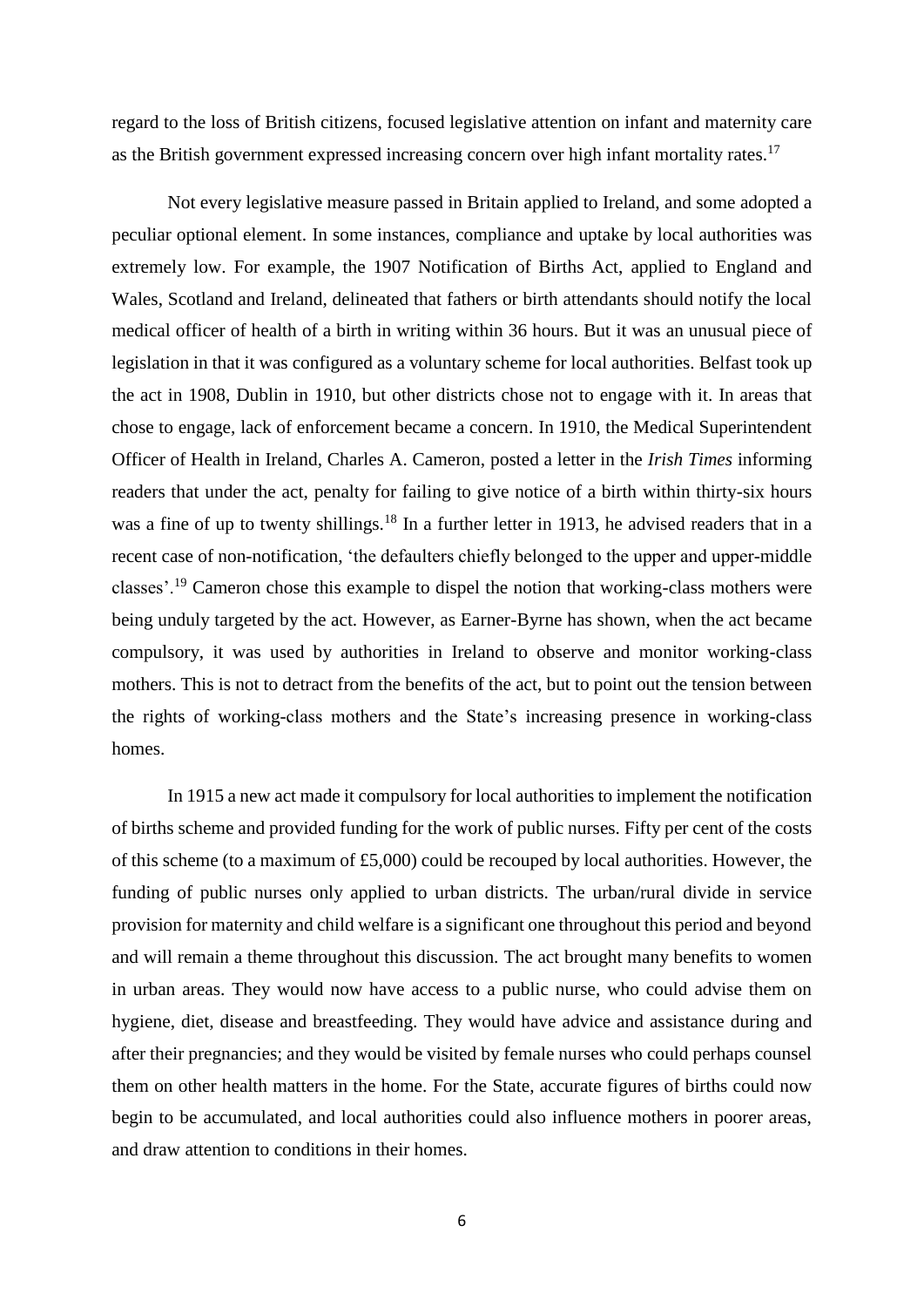Overall, the act was received with enthusiasm in the Irish and British press. In the *Irish Times,* the author of the column 'Women's Work in Ireland' stated, 'it is beyond doubt that the death-toll of the war makes the preservation of child life imperative'. <sup>20</sup> References to the war were common in the debates surrounding the compulsory notification of births. While advocates for the act could point to lower infant mortality rates in England and Wales than in Ireland, there were also concerns in these areas. The uptake had been slow in some parts of rural England, and the compulsory extension under the 1915 Act was welcomed by those in the medical profession and charitable arena particularly. It increased the visibility of public health problems and deprivation in urban areas and made enforcement a much simpler affair. In rural areas problems associated with pregnancy and child birth also raised issues for authorities but infrastructures for safeguarding mothers and infants were not comprehensive. With regard to prosecutions under the act, fathers, mothers and nurses could all be charged with failure to provide notification of a birth. For example, there were two cases in 1916 in which a father and a mother had to appear after a complaint was made by Mrs Nally of the Dublin Corporation. In both cases the magistrate imposed a fine of five shillings out of a possible twenty.<sup>21</sup> A nurse involved in one of the cases was summoned but had moved to Manchester and the case was subsequently dropped. This case and others raise interesting concerns regarding the motives for non-registration. While outside of the scope of this article, the births and deaths of children under the age of one year were often left unregistered, and legal obligations were simply ignored. Fears of infanticide, the need to observe poor and working-class mothers and to advise them regarding the health and care of infants were all paramount.<sup>22</sup>

In 1918, the Midwives (Ireland) Act was introduced, and although it did not garner the same public attention as the Notification of Births Act, it was widely welcomed by medical professionals in Dublin's maternity hospitals. Aside from the benefits of the act for the women affected, one of the significant results was that local authority committees were now allowed to include female members. In her study of Dr Kathleen Lynn and the Women's National Health Association (WNHA), Margaret Ó hÓgartaigh discussed how Lynn and other women in the medical profession, recognised the potential for women in public health, became very involved in initiatives such as the Babies' Clubs.<sup>23</sup> The act had its roots in the professionalization of nursing, which had taken its cue from the professionalization of medicine, as authorities believed it was no longer appropriate for the 'local handy woman' to act as a midwife. It ensured that any mother who did not qualify for free treatment under the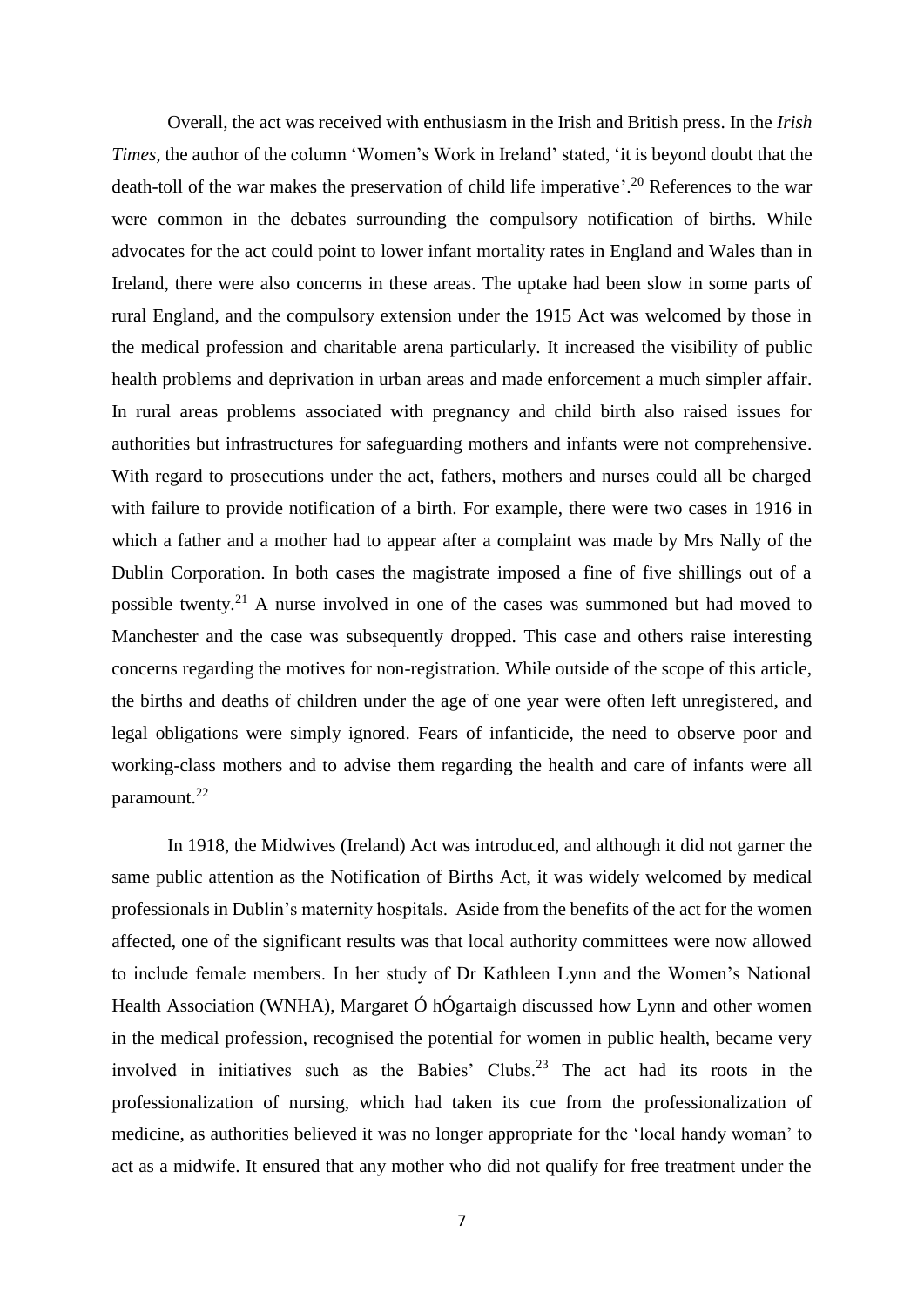medical charities scheme was entitled to free medical aid in an emergency. The Act had initially been introduced in England in 1902, and when asked in 1910 as to whether he would introduce similar legislation in Ireland, Mr Birrell responded: 'there is not the same urgency in the matter in Ireland as in England, having regard to the powers the Board of Guardians in Ireland already possess.'<sup>24</sup> However, the Master of the Rotunda hospital at this time disagreed, and claimed '400 preventable deaths occurred' due to the lack of regulation in the case of midwives. 25

The act raised issues surrounding the tension between modernity and tradition, especially in rural Ireland. The handy woman, a local woman who delivered children in exchange for goods or a small payment, was a trusted figure within rural Ireland especially. While the local doctor would only have been called in an emergency, the handy woman delivered most children within the town and the removal of this figure from power was a topic of discourse up to the 1930s. At numerous conferences surrounding the 1911 Insurance Bill and 1918 Midwives Act, the 'handy woman' was referred to in derogatory terms.<sup>26</sup> While there is no doubt that Irish infant mortality rates were high, the idea that the professionalization of maternity would automatically mitigate this did not take into account the reasons why pregnant women chose local women to deliver their babies, particularly in rural areas. The debate centred mostly on urban districts and was guided by organisations like the WNHA, public health nurses and maternity hospitals. For many women in rural areas, handy women would have delivered previous children, accepted payment in kind, and were believed to be both knowledgeable and practical. The elimination of handy women would take more than the Midwives Act, as debates in the 1920s and 1930s demonstrated. While outside the scope of this article, the resistance to ending the role of the handy women in many areas, demonstrated the pervasiveness of traditional medicine and a very real aversion to professional and often urban medical practices in rural areas, as well as a lack of professional services in rural Ireland.<sup>27</sup>

Lastly, as Lindsey Earner-Byrne has documented, in 1906 the Provision of School Meals Act was not extended to Ireland due to protests by members of the Catholic clergy, and government officials who, in the face of abject poverty, contended that it would take the responsibility of feeding children away from parents. The measure would have ensured schoolchildren the receipt of at least one substantial meal per day. Even in England, the objections to the 'socialistic' nature of the act were strong with one commentator pointing to a pilot programme in London in which parents were supposedly sending their children to school 'breakfastless' in order to avail of the free meal. Yet it appears the suspicion of Irish families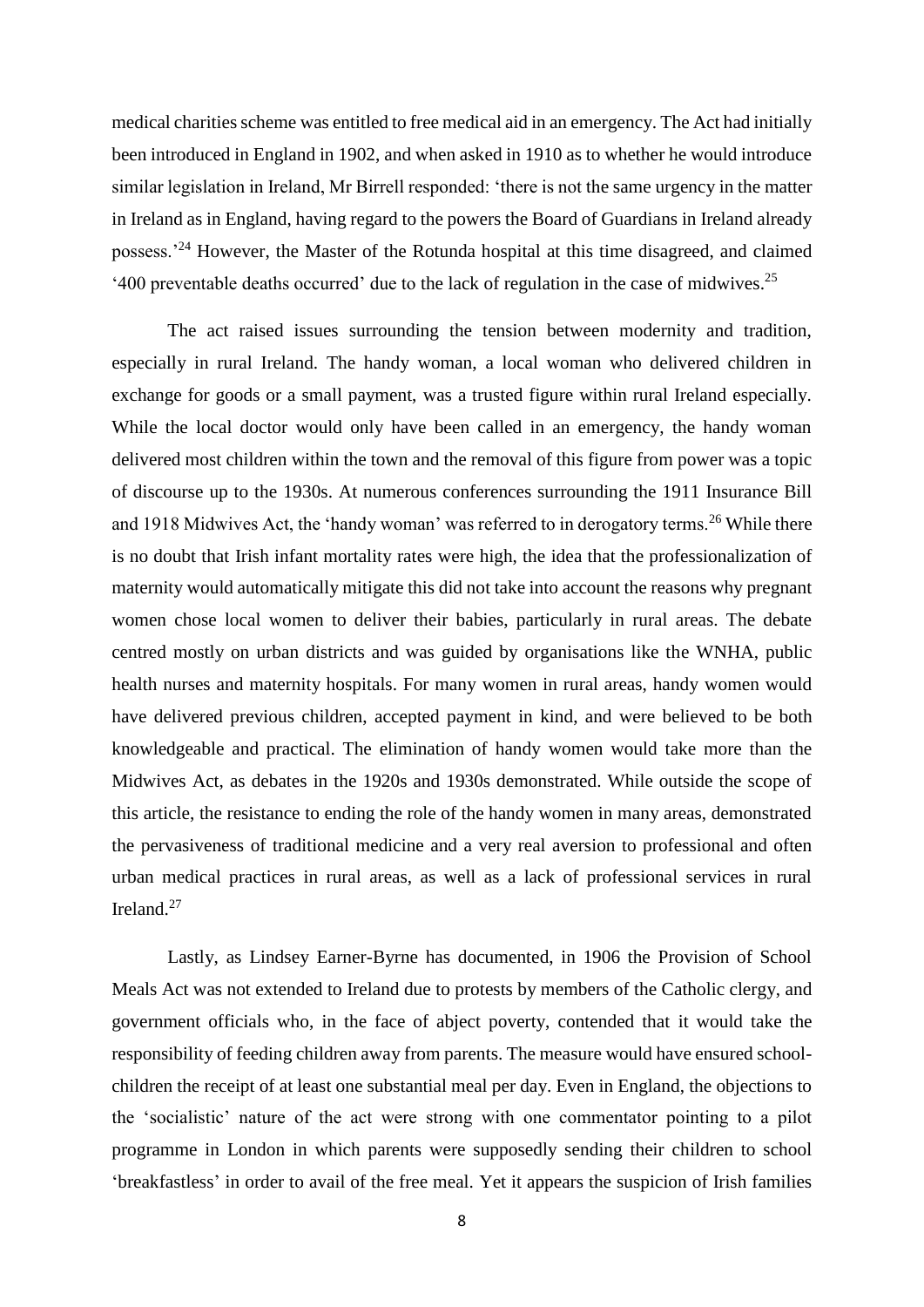and opposition in Ireland was so strong the act was not extended. This demonstrates a class bias, but also an inherent mistrust of Irish parents. In response to this, Maud Gonne set up the Ladies' School Dinner Committee in Dublin. Gonne, an Irish nationalist, referred to impoverished Irish children to highlight the failings of the British government. She implied that children would be better cared for and raised under a national Irish government.<sup>28</sup> In 1914 a compromise act, the Education (Provision of Meals) (Ireland) Act was introduced. It allowed Urban District Councils to take over the responsibility of feeding starving children and is arguably one of the most important acts during this time. However, it was only introduced in urban areas, and parents were charged a small fee to subsidise the scheme. Debates surrounding the provision of school meals continued throughout the twentieth century, but during the First World War in urban areas at least, this scheme provided some relief in the school day to children and parents.

As this article has shown so far, legislation during the First World War surrounding infant and child welfare was not devoid of class, regional or gender bias. As many of the reforms were emanating from Britain, there were obvious differences in the application of the measures in Ireland and there were problems specific to Ireland. Directed at working-class mothers in urban areas, benefits would be observed in future years with the reduction of infant mortality, efforts to tackle disease and education in health and hygiene. Ireland also had specific differences with other areas in Britain. In 1917, Dr Coey Bigger's Carnegie Report on infant mortality and child welfare in Ireland illuminated many of these issues.<sup>29</sup> Bigger was the Medical Commissioner of the Local Government Board at the time and he highlighted the importance of the Notification of Births Act, the need for free milk schemes, and the fact that the principal cause of infant mortality was destitution. He also drew attention to the differences between rural and urban Ireland. That this report commissioned by the Carnegie Trust was published during the wartime was of course no coincidence as 'the children of the nation' were a very real concern for the British State, even if those children were in Ireland. The war as an instigating factor in raising awareness about the plight of infants is undeniable, but it failed to identify or tackle the cause of many cases of neglect and mortality – poverty. Many reports located the cause of infant suffering in maternal ignorance rather than impoverishment. Whether parents should be prosecuted or assisted became the domain of the child protection services which will now be addressed.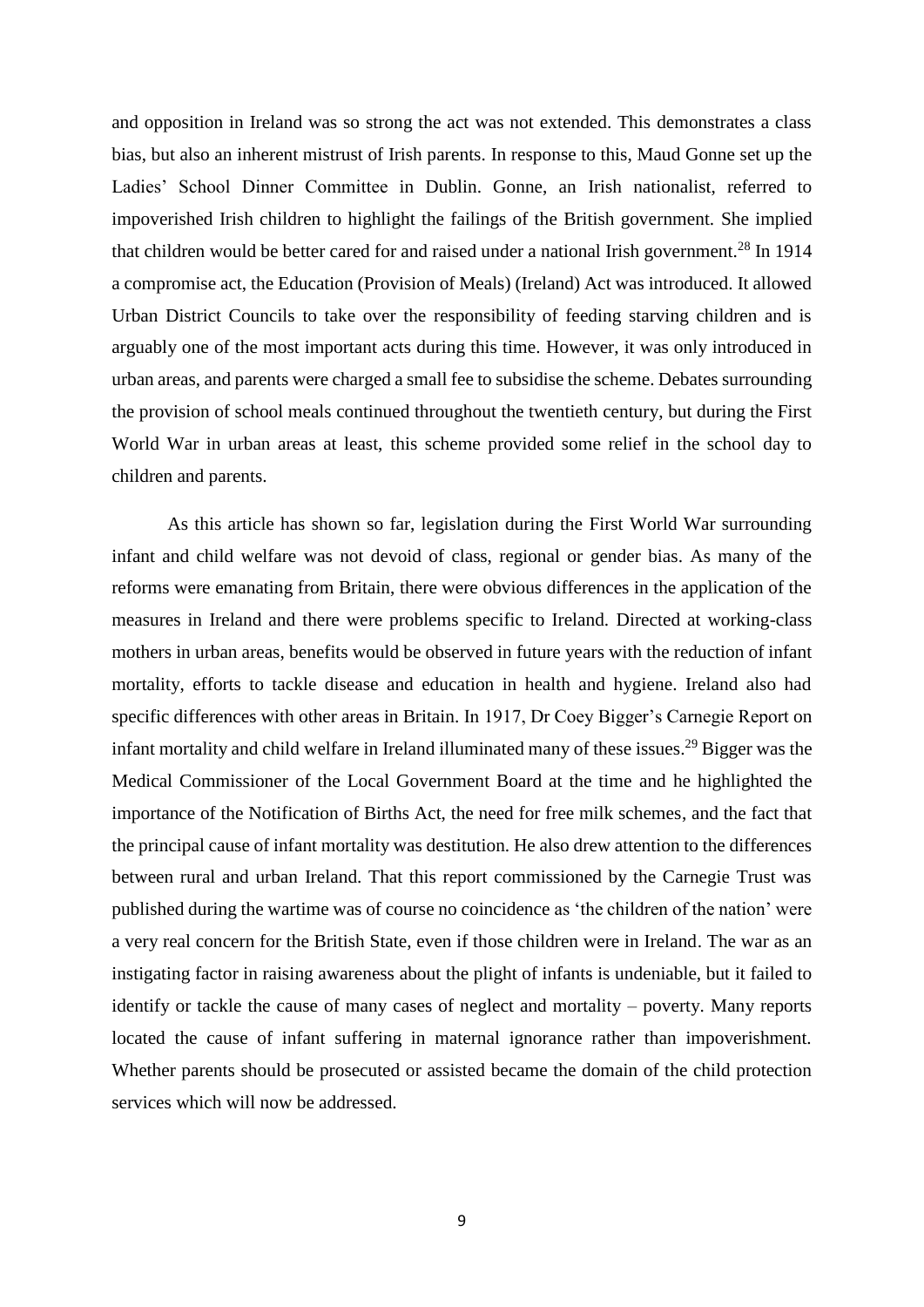## **Case study: The National Society for the Prevention of Cruelty to Children (NSPCC) and development of child protection**

*'It is now universally accepted that neglect of the physical welfare of young children is a social crime'<sup>30</sup>*

The first branch of the Society in Ireland, the Dublin Aid Committee, was elected on 12 June 1889 at a meeting in the lecture theatre of the Royal Dublin Society. In September, it began its work in Dublin and in 1890 became known formally as the NSPCC. Following the opening of branches in Cork and Belfast in 1891, Waterford in 1893, Derry in 1896, Kilkenny and Carlow in 1897, Clonmel in 1899 and Athlone and Wexford in 1901, the branches reached fourteen in number by 1904. Yet it was not until 1956 that the Irish Society for the Prevention of Cruelty to Children (ISPCC) gained autonomy from the NSPCC and took control of the assets and responsibilities of the Society in the Republic.<sup>31</sup> The following statement is taken from the first report of the first branch of the NSPCC in Ireland:

The Society differs in its aim from all other Societies seeking the welfare of unhappy children, in that, whilst others seek to house and provide for the wanderer, homeless, destitute, it seeks to punish those worthless parents who make children wanderers, homeless and destitute, and to render other provision than their own home less necessary.<sup>32</sup>

From its foundation, the Society was the principal child protection agency operating in Ireland. By the 1880s, child protection had moved past previous attempts at reform and relief towards active lobbying for legislative change in the British parliament.<sup>33</sup> In short, the NSPCC was attempting to utilise legislation to effect change within the home. The NSPCC played a key role in the international 'child-saving movement', and therefore studying its strategies and archives are important in understanding the changing treatment of children and families by the State and its agencies. Although the Poor Law questioned parental power (particularly that of fathers) from the 1830s, it had limited legislative capacity and ability. In contrast the NSPCC lobbied intensely for legislative reforms that increasingly involved the State in the private lives of families. Clearly the Society was primarily concerned with the welfare of children in poverty, as were other Societies for the Prevention of Cruelty to Children internationally. This was, however, a difficult task, as the effects of poverty could not be addressed purely through punitive measures. As Mary Daly has demonstrated, in Dublin in 1914, casual labour was an increasing problem.<sup>34</sup> Many families were dependent on charity for survival, and the NSPCC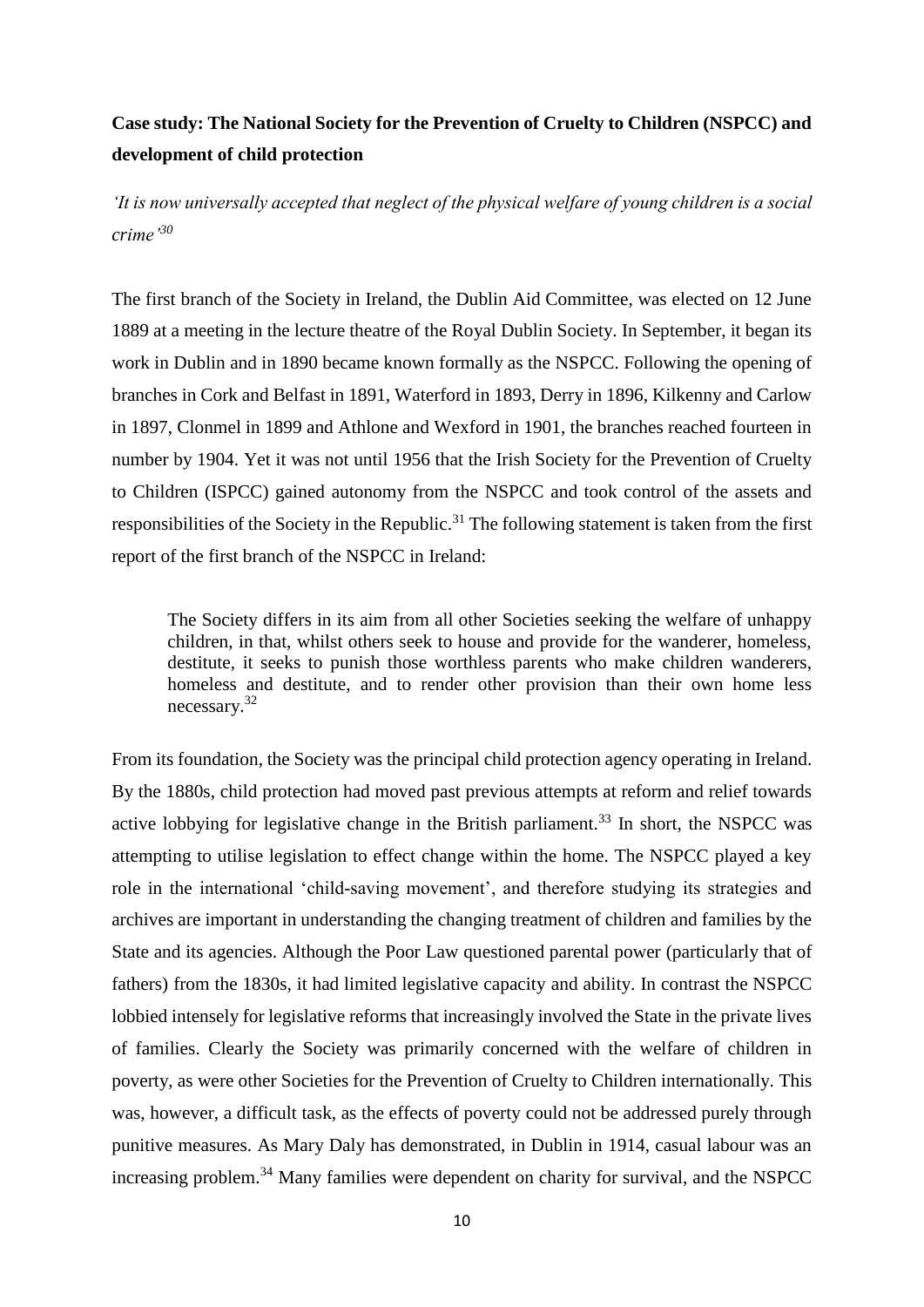did not factor this in when assessing cases of neglect. As previous work has shown, voluntary agencies and the State viewed mothers as responsible for the upkeep of their homes and of the children in them; therefore when charges of neglect were investigated prior to the First World War, mothers were the target.<sup>35</sup> In this period, men were usually better positioned to pay fines, so in cases where fathers were prosecuted, they could often avoid prison sentences where women could not. In addition, middle-class judges were also less inclined to send the primary breadwinner to prison in this period. While a mother's work in the home could be done by an older daughter, extended family, or a paid nurse or local woman, without a father's wages, a family would have to rely on poor relief. Of principal concern to the Society and authorities was to penalise working-class parents but without any burden on rate-payers to support impoverished families.

From 1889–1921 the NSPCC grew steadily and were involved in a wide range of tasks primarily involving families living in poverty. Following Irish independence in 1922, the Society adjusted its focus as it had lost some of its support base in the early years of the Irish Free State. Changes were also occurring internationally in regard to child welfare, as the concerns voiced during the First World War brought change and the emergence of a discourse on the rights of the child. In Ireland, parliamentary support for the Society was reflected in the press and, in short, the ethos and moral perspectives of those involved in the setting up and running of branches chimed with national and international child welfare aspirations. Although poverty was acknowledged to be a major concern, the Society, through its work, fervently differentiated between the deserving and undeserving poor. Intemperance and particularly 'intemperate mothers' were at the crux of this differentiation in the early years, and there was little sympathy for families in situations of poverty seen as being within their control. Single mothers were the most obvious and targeted example of this type of family. From the beginning of the twentieth century, western States had made mothers the focus of social and medical policy, as the health of 'the children of the nation' became paramount. With regard to the NSPCC and motherhood, both of these phenomena can be observed. In the early years, mothers were criticised for the physical condition of home and children, as inspectors compared working-class living conditions to their own middle-class ideals of cleanliness and order. From 1922, this situation shifted, as did discussions about mothers in the NSPCC reports. Whether this was a result of the actions of mothers in utilising the Society for material aid, or a changing attitude to mothers from within the organisation is difficult to assess. Previous work on the NSPCC in Ireland has argued that it was a mixture of both.<sup>36</sup> What can be ascertained is that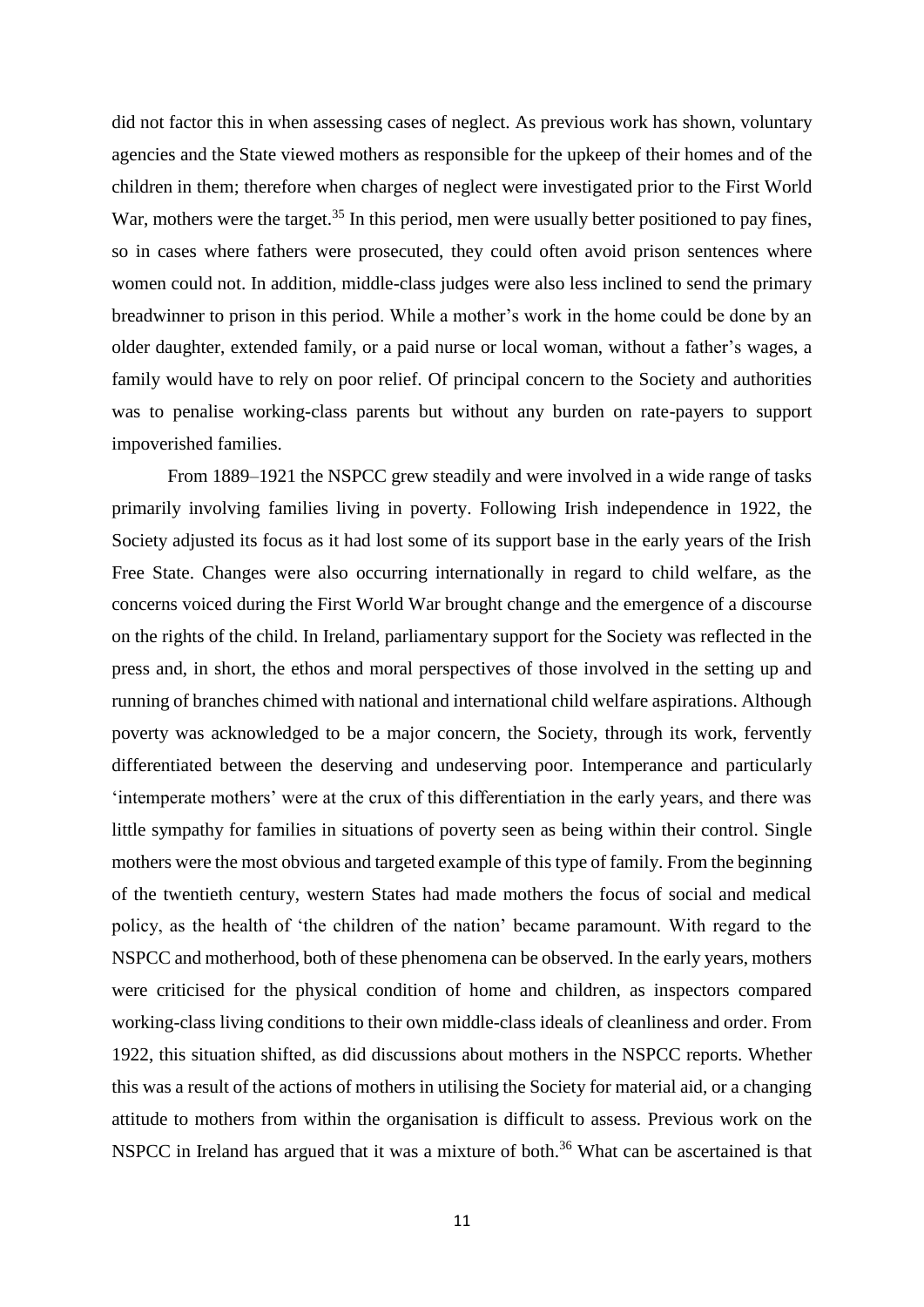before 1922 mothers were the principal target for authorities as can be seen in the number of prosecutions. After independence, this shifted.<sup>37</sup>

In statistical terms the NSPCC used the courts to great effect, from 1914-1918, there were twenty-five prosecutions for the more serious crime of cruelty to children recorded in the courts. Of those prosecuted nineteen were women and six were men (table 1.1). Aside from cruelty to children, many more parents, mothers in particular, were prosecuted for the lesser offence of child neglect. In November 1915 for example, 119 cases were dealt with involving 314 children.<sup>38</sup> The figures had decreased during the war as the NSPCC and other societies were drawn into different roles. Mothers receiving the separation allowance as their husbands were in the British Army, and the case of deserted wives, were frequently mentioned, echoing moral panics and fears expressed in the press, as explored by Holly Dunbar and Leanne McCormick in this special issue.

| Year | Total          | Female         | Male           |
|------|----------------|----------------|----------------|
| 1914 | 8              | 6              | $\overline{2}$ |
| 1915 | 9              | 8              |                |
| 1916 | $\overline{2}$ | $\overline{2}$ | 0              |
| 1917 | 6              | 3              | 3              |

**Table 1.1: Prosecutions for Cruelty to Children broken down by total, female and male.**

# **Source: Figures taken from the** *Criminal and Judicial Statistics for Ireland,* **House of Commons Parliamentary Reports, 1914-1918**

Some of the cases of ill-treatment and wilful neglect prosecuted were quite severe. In 1915, a case of death by burns of a young child was heard at an inquest in Dublin's Adelaide Hospital. The child had died after her clothes caught fire. The mother had gone downstairs with two other children, and left the four and a half year old child who died and a one and a half year old in the room. The court established that it was six o'clock when the child caught fire, it not eaten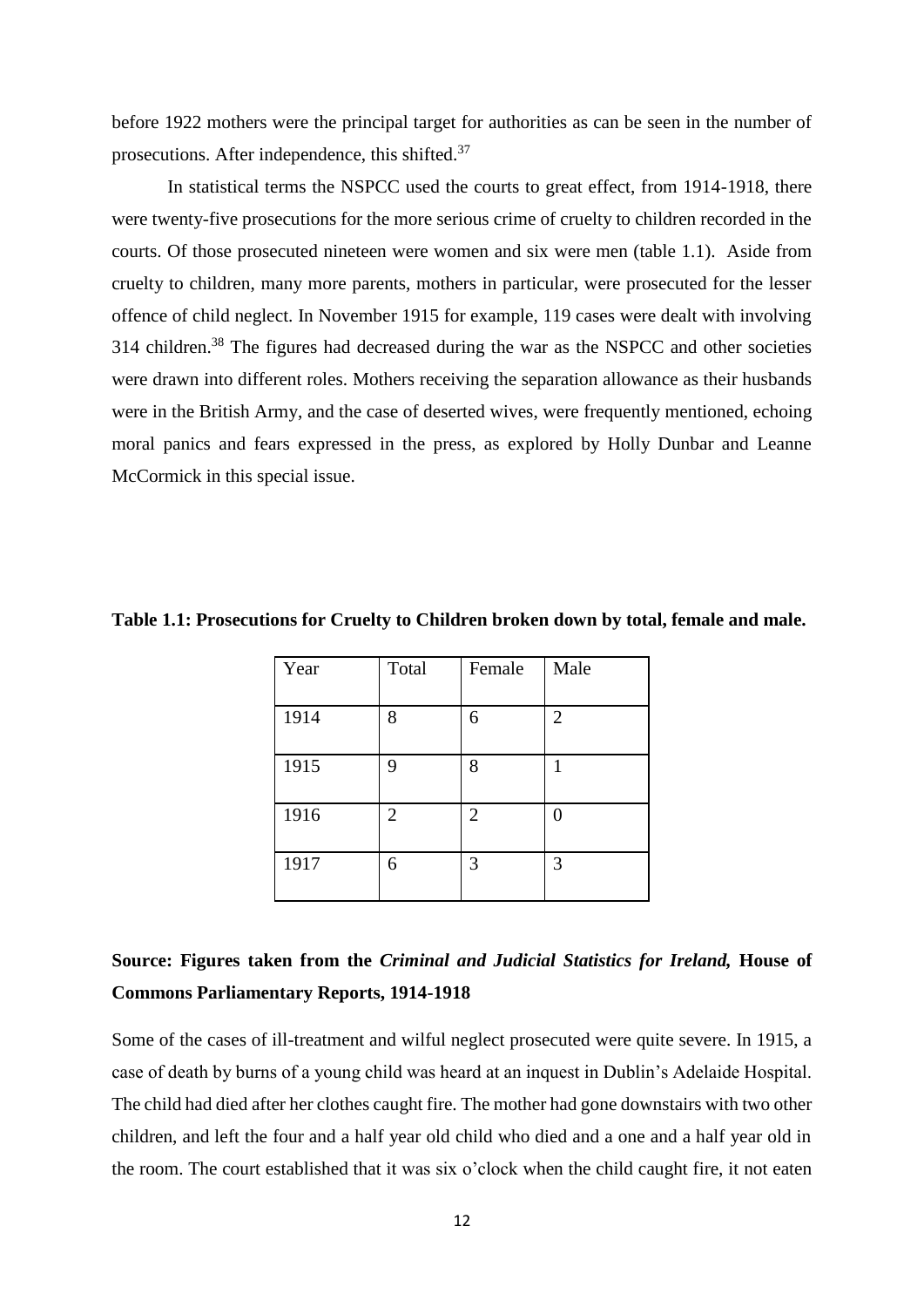since 2.30 pm and so it had reached for some food near the fire. The judge stated the mother had been very careless and neglectful, but the jury decided it was an accidental death and recommended fireguards.<sup>39</sup> The jury's leniency is important to note. Firstly, the family were obviously living in impoverished conditions since the child had not eaten for some time. Secondly, the hazardous conditions in Dublin's tenement buildings can be observed. Accidents involving burning were a common occurrence at this time, and there were numerous other hazards in the slums – as can be observed in the court records and accounts from home visitors, NSPCC inspectors and other external observers. After the collapse of two tenements on 2 September 1913, numbers 66 and 67 Church Street, Dublin Corporation set up a Housing Committee whose report was published in February 1914. In the aftermath of the collapse, an NSPCC inspector John Cooke, who was chair of the Dublin branch, took a number of photographs. The photographs represent part of a small but significant collection: 'The Darkest Dublin' collection held at the Royal Society for Antiquaries in Ireland (RSAI).<sup>40</sup> Cooke submitted the collection to the Housing Committee who published some of the images in their report published in February 1914. He himself gave the collection the title 'Darkest Dublin'. They represent a key source in examinations of childhood, poverty, class and gender, a rare glimpse of the living conditions for many in Dublin's slum areas.<sup>41</sup>

The court records also represent a unique, albeit biased source examining the interactions between parents, children and the State during this time. There were numerous cases of child neglect addressed in the courts, many involving the wives of soldiers. In one such case in March 1915, a soldier's wife and mother of two in Dublin was summoned by the NSPCC and the courts for neglect. She was described as 'an idle woman who spent most of her time about the streets'.<sup>42</sup> Reference was made to her allowance, the fact that her husband was away fighting and her lack of responsibility in caring for her family. She was sentenced to three months imprisonment. Aside from the 'filthy condition' of the children as described by Inspector Kerriss of the NSPCC, no cruelty was reported. Soldier's wives were common figures in the prosecutions, as the position of those in receipt of the separation allowance was a precarious one. The arguments made in this case regarding the allowance were to some extent stereotypical. As Holly Dunbar has outlined in this volume, discussion of the allowances intersects debates on class; feminism; citizenship; State versus voluntary assistance; the surveillance of immorality and the family wage. During the First World War, the scale of the payment of the allowances was unprecedented – half a billion pounds being paid to wives in Britain and Ireland - and at the height of the war, 1.5 million wives and several million children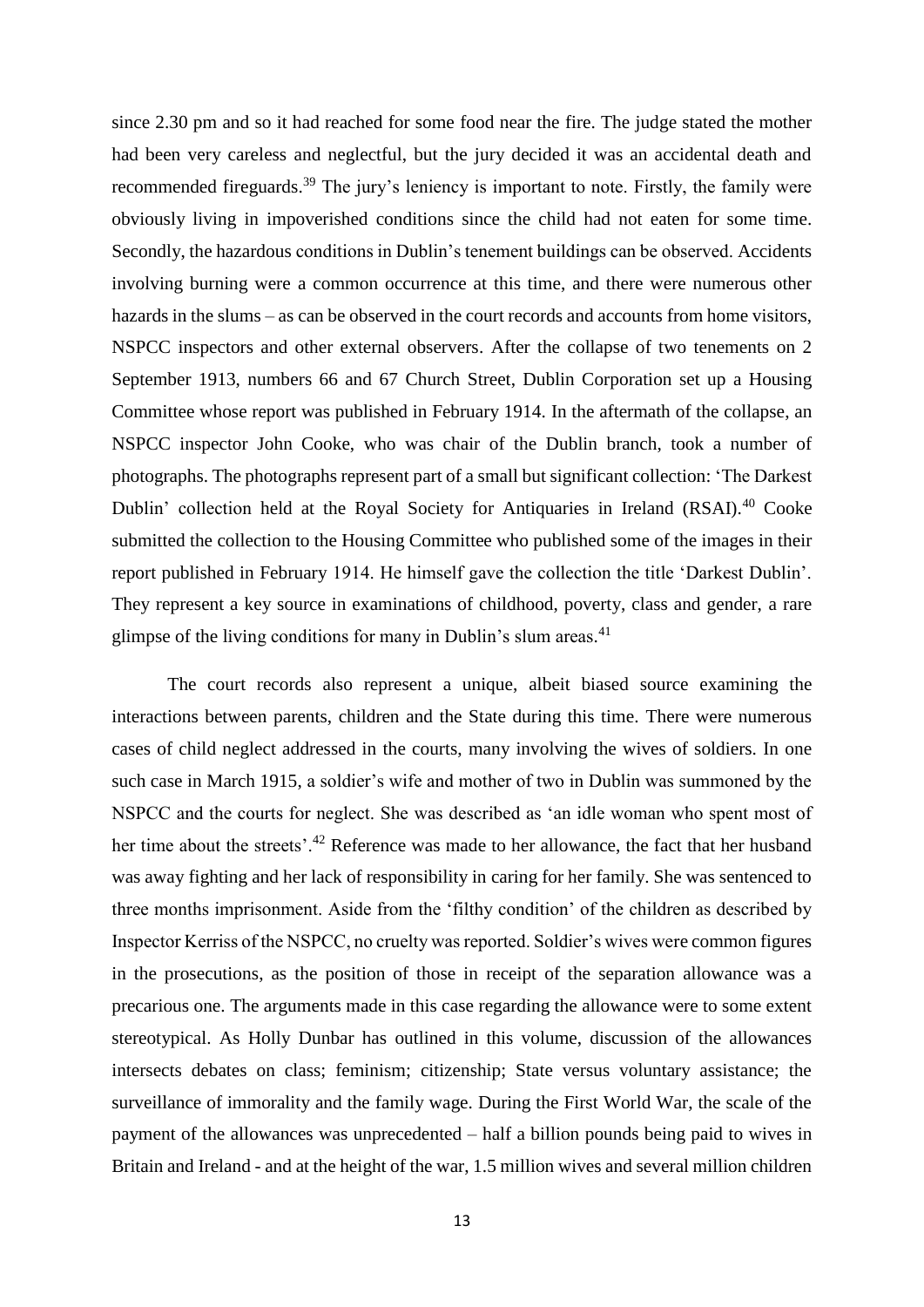were receiving allowances. As Susan Pederson states 'The British State became a surrogate husband'.<sup>43</sup> While the legacy of the allowances would affect the development of the welfare State in Britain and many other issues around gender and class, in Ireland many of the women receiving the allowances were targeted by nationalists, and recorded in very disparaging terms in the press. While outside of the scope of this article there are numerous reasons for the depictions of separation women as drunk, immoral and frivolous and the antagonism expressed towards them. The allowance drove up the industrial wage, represented the first regular income for many of these women and provided them with a security few had known due to the high levels of unemployment and underemployment.

In another case in December 1915 a twenty-two-year old woman in Belfast was prosecuted for leaving her three-year old and one-year old alone while she travelled to Larne. The prosecutor pointed to the fact that the woman was in receipt of 23s per week separation allowance. It emerged, however during the court case that the woman had left the children with her younger sister to whom she gave sixpence for minding them. When the police officer called to the house he claimed that the children were crying and the bedding was filthy. The prosecutor stated that the woman's actions were 'deplorable' going off for an evening while her husband was away fighting in the war. They pointed out that she had purchased herself a hat and jacket and the condition of the home was much neglected. It was decided that she would be placed under supervision and imprisoned if this behaviour was repeated.<sup>44</sup> The case highlights the suspicion surrounding young mothers receiving the allowance, the use of their children to criminalise them and the surveillance of these women in regard to their purchases. The money received was not under the control of the authorities and could be spent as they wished, yet it was in the realm of child protection legislation they could be prosecuted for apparent misdemeanours.

Lack of support by breadwinners was the primary offence investigated involving men, or 'neglect to provide'. In 1915, a horse-trainer from Kilkenny was sentenced to three months imprisonment for neglecting to support his family. Over the previous two years he had sent only £2 to his wife to support her and their children.<sup>45</sup> In a more unusual case, in 1915 a couple were charged with the neglect of their four children aged between fourteen months and seven years. The children had been found huddled on a street corner after the family had been evicted. The father claimed that he was in constant employment earning nineteen shillings per week but had not been aware that the rent was in arrears. It appears his wife had been spending the money on alcohol and they were both remanded on bail for a week with the mother promising to 'take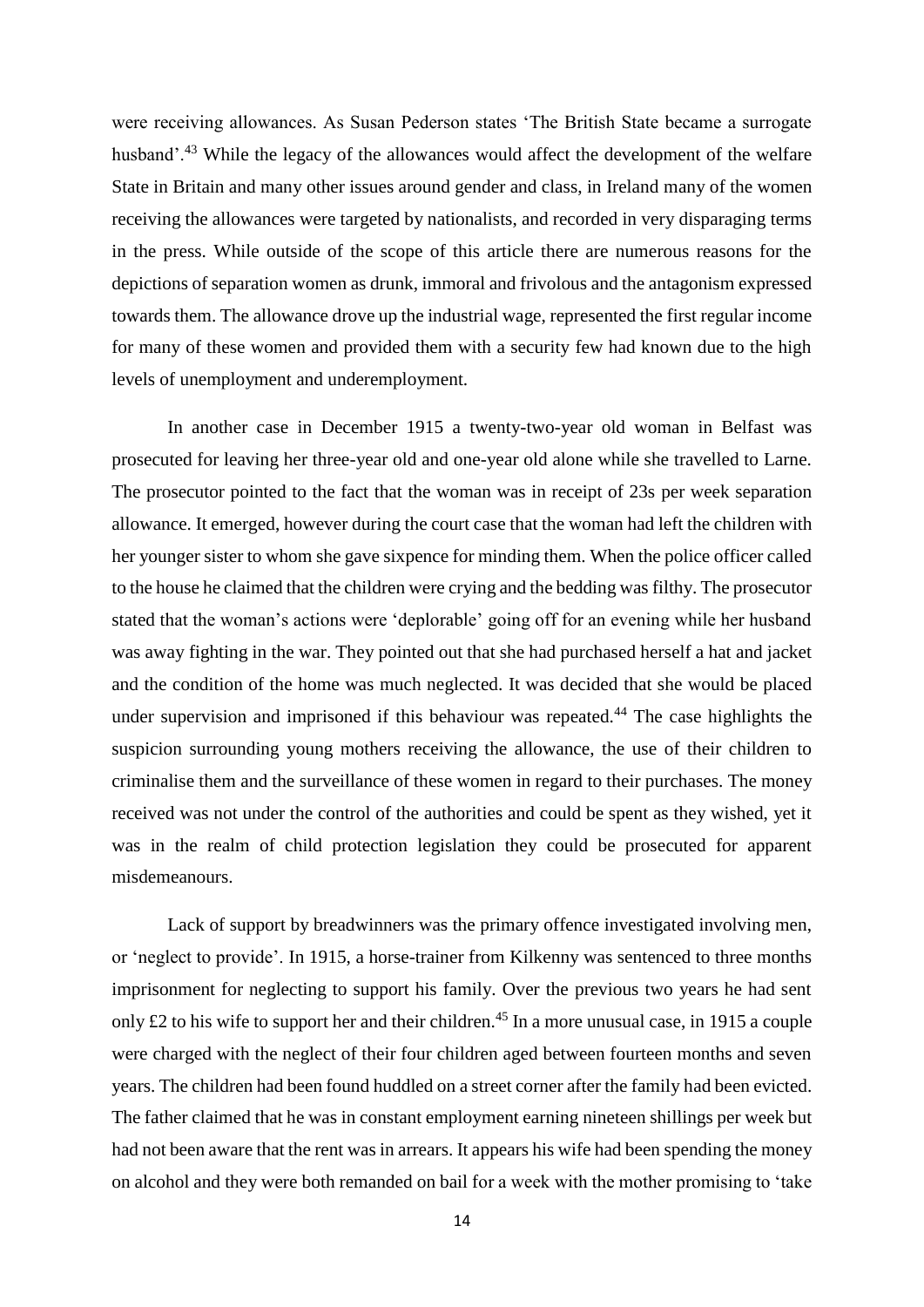the pledge', referring to the pledge to not drink alcohol again.<sup>46</sup> The topic of mothers and drunkenness was a significant one for the NSPCC and the authorities from 1889 to the end of the First World War. An investigation of offences against children in the courts from 1880- 1940 suggests a number of interesting patterns and gender differences with regard to the treatment of mothers and fathers. Prior to 1922, mothers were significantly over-represented in both convictions for offences against children and transfers to the State Inebriate Reformatory in Ennis, as well as the other three private-run reformatories. There are a number of reasons for this over-representation. The connection between drunkenness, entry to Ennis Inebriate Reformatory and child neglect cases has been alluded to by a number of scholars, and more recent work by Conor Reidy has shed further light on this aspect of Ireland's history of institutionalisation and reformation.<sup>47</sup> The NSPCC was central to many of the admissions to all four reformatories, and in 1914 a report from the governor at Ennis State Reformatory highlighted that in many admissions of mothers, child neglect 'was a material factor leading to their trial and incarceration'.<sup>48</sup> However, this mentality did not last long and the project of coercive 'reformation and rehabilitation' in the reformatories was set aside during the First World War in Britain, probably due to the fact that women were needed in the home and at work. In Ireland, the last reformatory closed in 1920. This is a major watershed in the context of the NSPCC in Ireland, as from this period onwards the Society attempted to adjust its role in post-independence Ireland and the issue of intemperance was replaced with other concerns. The focus shifted to a less punitive approach, with the category 'advice sought' emerging from reports, as well as a more sympathetic attitude to mothers emerging in the sample cases and annual reports. In order to maintain the support of the State and Catholic agencies, the Society had to be seen to follow State policy. The most important area in which this can been observed was in the Society's involvement in placing children in industrial schools. This was far from the policy of 'protecting children within the home' as had been expressed in the Society's early years.

There were of course positives to the Society's work during this time – for mothers and for women more generally. In Britain, the war signalled the entry of women to the NSPCC as inspectors. In Ireland, that did not occur until the 1920s. Women were, however, heavily involved in fundraising and during the war additional street collections were organised in Dublin in particular to try to raise the funds needed to support families through the provision of material assistance. Committees such as the NSPCC Clothing Guild handed out clothes to families, while some inspectors attempted to tap into public funds by requesting home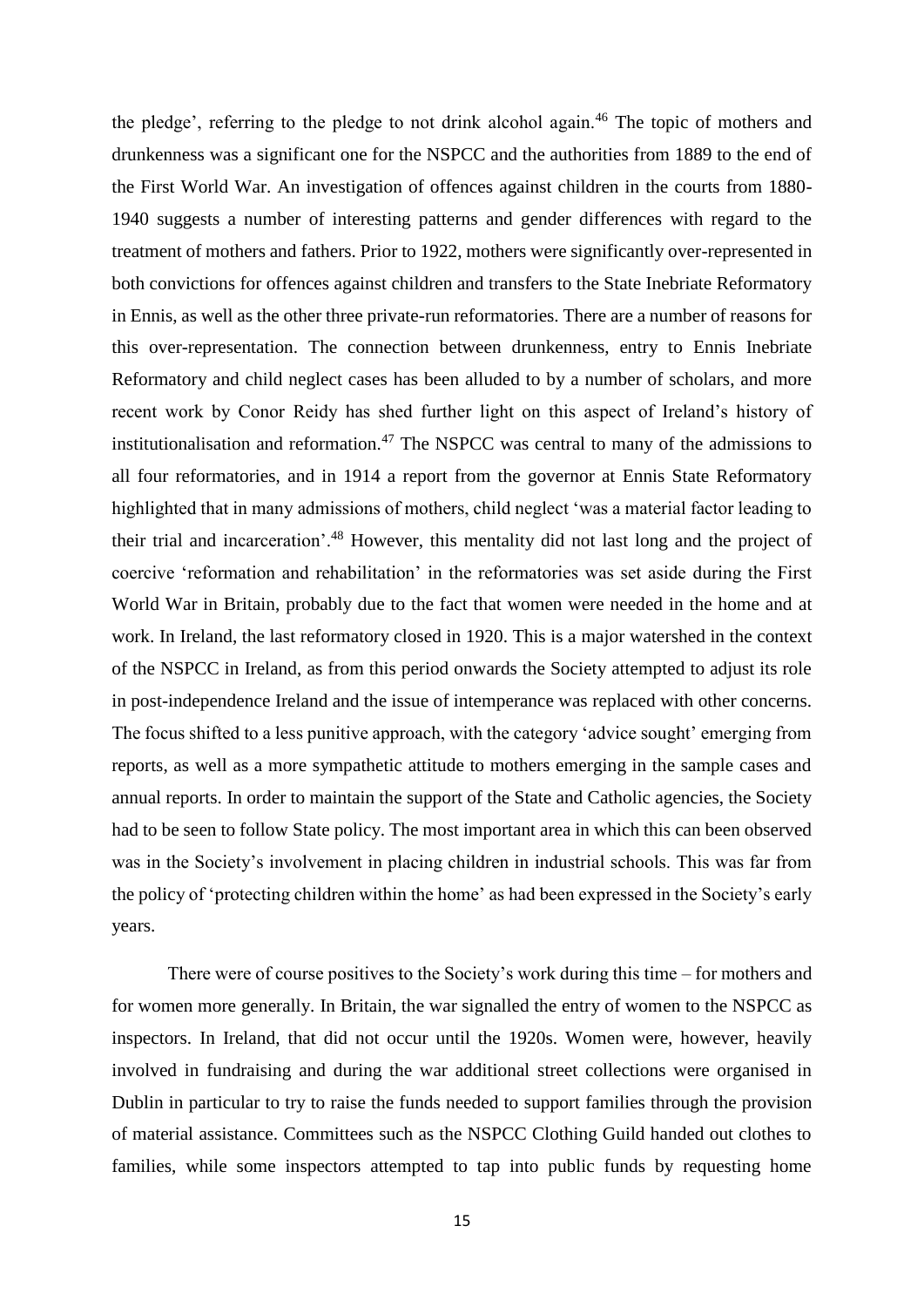assistance and other welfare payments from local authorities. The philanthropic work undertaken by middle class women also added to their politicisation, and would play a part in their involvement in the suffrage campaign. The highlighting of medical neglect was also critical. Throughout 1917, fears were expressed about the spread of smallpox from the continent. The issue of vaccination of children was highlighted by Coey Bigger and mentioned at numerous Board of Guardian meetings.<sup>49</sup> The neglect of compulsory vaccination laws was of huge concern to the authorities, particularly as the choice not to vaccinate was being linked to hysteria surrounding 'instances of children who had been seriously injured from the effects of vaccination.'<sup>50</sup> The NSPCC was involved in prosecuting certain parents for medical neglect, and in the case of vaccination this would have been beneficial to those outside the family also.

#### *Compulsory education and work*

The intersection between compulsory education, child labour and child welfare is another significant aspect during this time period. As Davin points out with regard to London, 'Girls . . . were more likely to miss attendances than boys',<sup>51</sup> a fact which is supported by Tony Fahey's research and which could be a factor in the consistently higher number of girls being sent to industrial schools on court orders for school non-attendance.<sup>52</sup> There is, however, a difference in regard to rural and urban Ireland, as is addressed by Caitriona Clear. Clear argues that after the introduction of compulsory education in 1892, daughters were more likely to be sent to school in rural areas. If money allowed, boys from poorer families would have been apprenticed, while girls could receive the necessary skills to enter domestic service. In regard to parents, Clear highlights the pressures they were under to send children to school.<sup>53</sup> Davin also discusses the pressures, especially on mothers, to sacrifice children's help in the home, but also to send children to school clean, clothed and sufficiently equipped.<sup>54</sup> So, not only were mothers and fathers expected to do without children's help, they were also expected to present them in a way that most could not afford to do. The bulk of this pressure fell on mothers, an issue that was addressed in the Irish suffrage paper the *Irish Citizen* in 1915:

"Stay at home and mind the children" is the stock rule of the anti-suffragist. But one cannot mind the children at home when our male Government has decreed that the said children are to be out of the home for the best part of the day. In country places, the long walk to school – often meaning damp boots and clothes, is a cause of consumption according to some experts . . . We believe that with the spread of the women's movement, the idea will become known, even to our masculine protectors, who have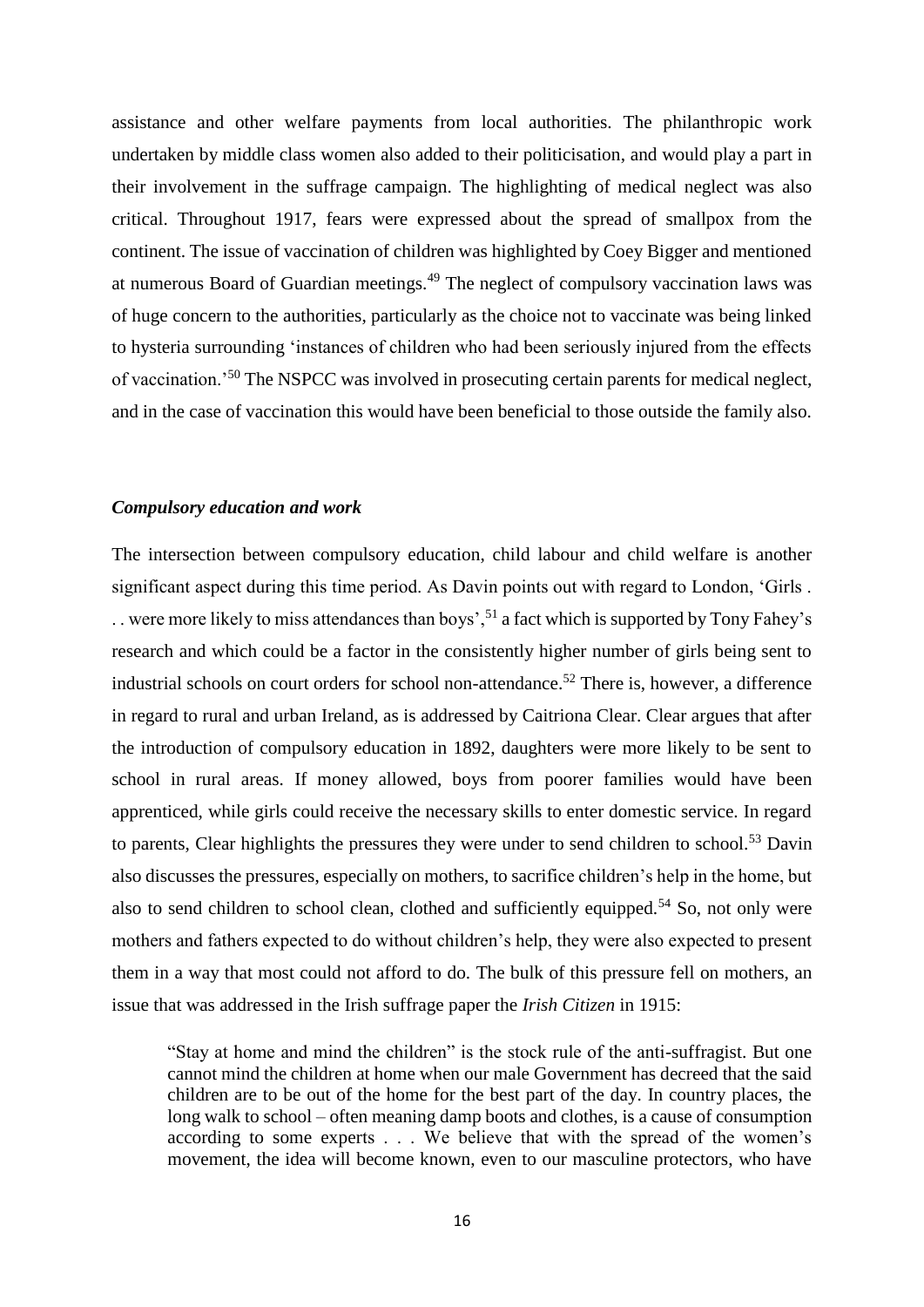hitherto failed so lamentably to do their chosen work of looking after the children outside the home.<sup>55</sup>

With children now attending school until the age of twelve (fourteen after 1926) notions of childhood were also being altered and extended, and a new category, adolescence, was emerging. Interestingly, compulsory primary education had come into being in Ireland in 1831 – earlier than other parts of the United Kingdom with the setting up of the national primary school system. However, as Mary Daly has argued, school non-attendance was not enforced until after the extension of compulsory schooling in 1926 to fourteen years. From 1892, children were required to attend up to the age of twelve years. However, as Mary Daly states in regard to the act, it 'required attendance for a mere seventy-five days a year, and the measure, which was poorly enforced, only applied to county boroughs and to a limited number of local authorities that adopted the legislation; the act did not apply in rural Ireland'.<sup>56</sup>

Overall, compulsory schooling offered a variety of benefits to the State. It created an educated workforce, kept children off the streets and kept children out of the workforce. It also provided a mechanism to control poor families and bring working-class children into line with middle-class behaviour. Hendrick's dualism of children as 'victims and threats' can be applied to this discussion.<sup>57</sup> If working-class children were in schools, they were perceived to be less of a threat than when they played, worked and lived on the streets and in the fields. School offered structure, discipline and an opportunity to invest in the nation's future through educating its citizens. While prosecutions for school non-attendance were beginning to creep up in this period, it would not be until after 1926 that transferals to industrial schools and school non-attendance would become synonymous. From 1926-1940, over 100,000 cases of school non-attendance were recorded, a staggering figure but one which demonstrates this particular policy measure took time to be accepted culturally. For children, compulsory education provided an opportunity to learn and play and a move away from the often horrific work conditions and exploitation. However, due to common but varied use of corporal punishment in schools, the experience of schooling was not always a pleasant one.

What then of the work in which children were engaged? With regard to the work being carried out in Galway at the time, John Cunningham states 'the majority of working children, of both sexes, were employed as servants. Many were agricultural labourers, engaged no doubt at hiring fairs. Some were messengers, while others worked with their parents at tailoring and dressmaking, or helped at brush-making or bag-making outwork'.<sup>58</sup> The issue was, children had to work to support the family, as the wages of unskilled labourers or workers would barely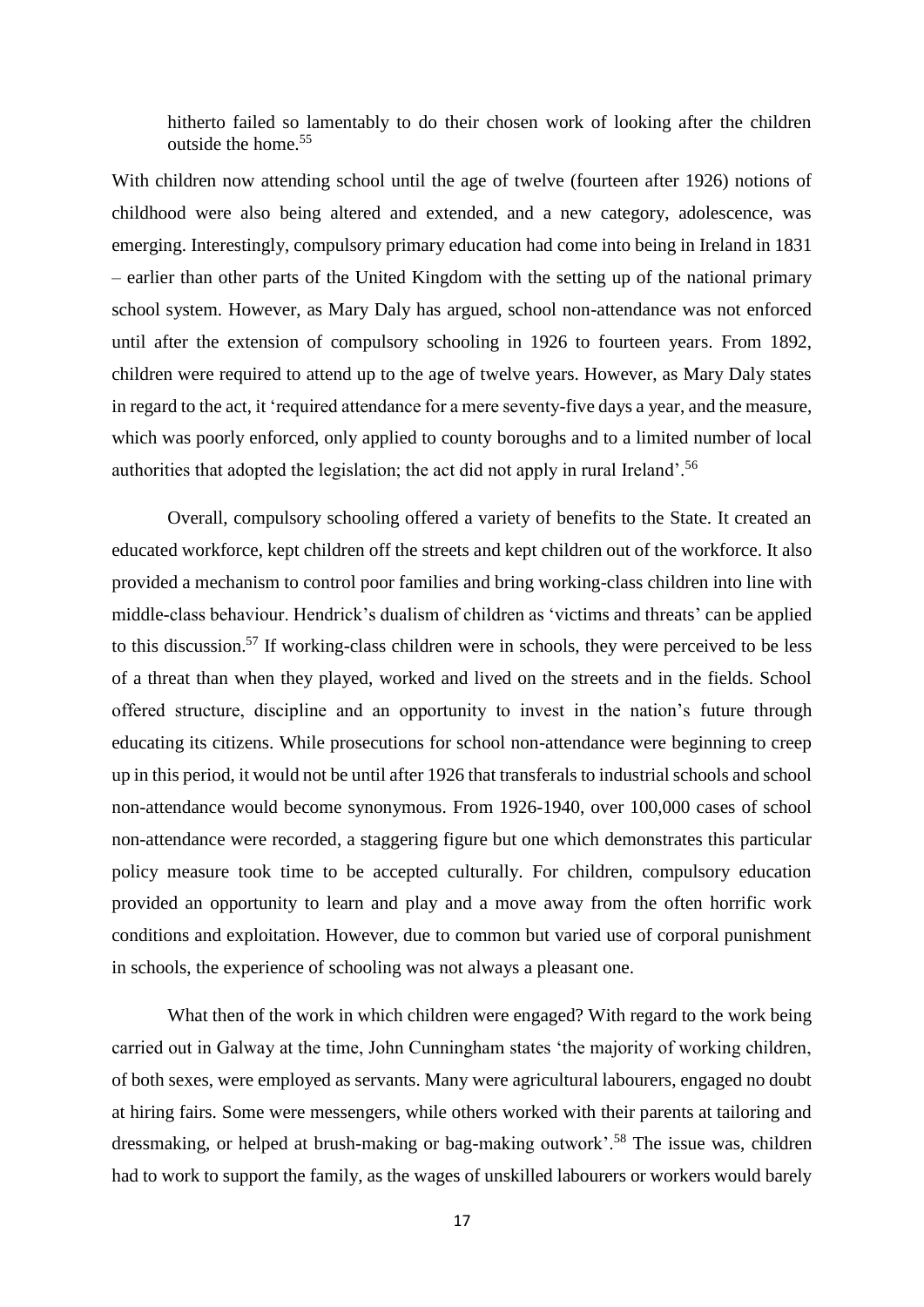stretch to feed a small family. The work differed greatly in rural and urban contexts. In Dublin for example, children were employed as newsboys, chimney sweeps, domestic servants, and messengers. Young girls looked after younger children, often the eldest girl staying at home and forfeiting school. For many, gaining a qualification, entering a profession or undertaking an apprenticeship could be the only route out of poverty for families, both in rural and urban areas. In 1903, the issue of children and work was addressed by the Employment of Children Act, as has recently been documented by Gillian McIntosh.<sup>59</sup> McIntosh explains how, throughout the period leading up to the war, the issue of children and begging remained in the press and was of concern to moral reformers, voluntary organisations and the State.<sup>60</sup> In 1910, Etta Tolerton wrote 'We are all more or less perturbed, distressed, annoyed, or worried by the epidemic of begging, mainly by children, either openly or under pretence of selling.<sup>'61</sup> One suggested remedy to the issue was the establishment of Day Industrial Schools, a suggestion that had been addressed by the NSPCC in the late nineteenth century.<sup>62</sup> Attention was paid to the international context where this had proved successful as children were fed, clothed, educated and kept off the streets. In the case of Dublin, money remained the main obstacle as did the onset of the war. It would not be until the 1920s when fears for male unemployment rose that women and children would be nudged back to the home and to school in order to ensure enough work was available for men as male unemployment became an increasing theme of the post-war era.

#### **Conclusion**

Most scholars agree that the period during and directly after the First World War saw dramatic changes in child welfare legislation, as the focus on infant mortality and working-class children's health increased.<sup>63</sup> In Ireland, this coincided with a time of upheaval and revolution, with fears of socialism and sectarianism often trumping the needs of children in poverty. Dunwoody argues that unlike Britain, authorities in Ireland were slow to react and implement legislation during this period.<sup>64</sup> While there were significant delays in implementation, overall, it signals a time of change, of professionalization and of increasing interaction with workingclass mothers. The NSPCC would change their tack with regard to mothers and prosecutions after this period. This did not mean that women trusted the NSPCC to any greater extent, but that they themselves became adept at using the society, as they had so many others in the past. For working-class women, negotiating services, dealing with school-going children and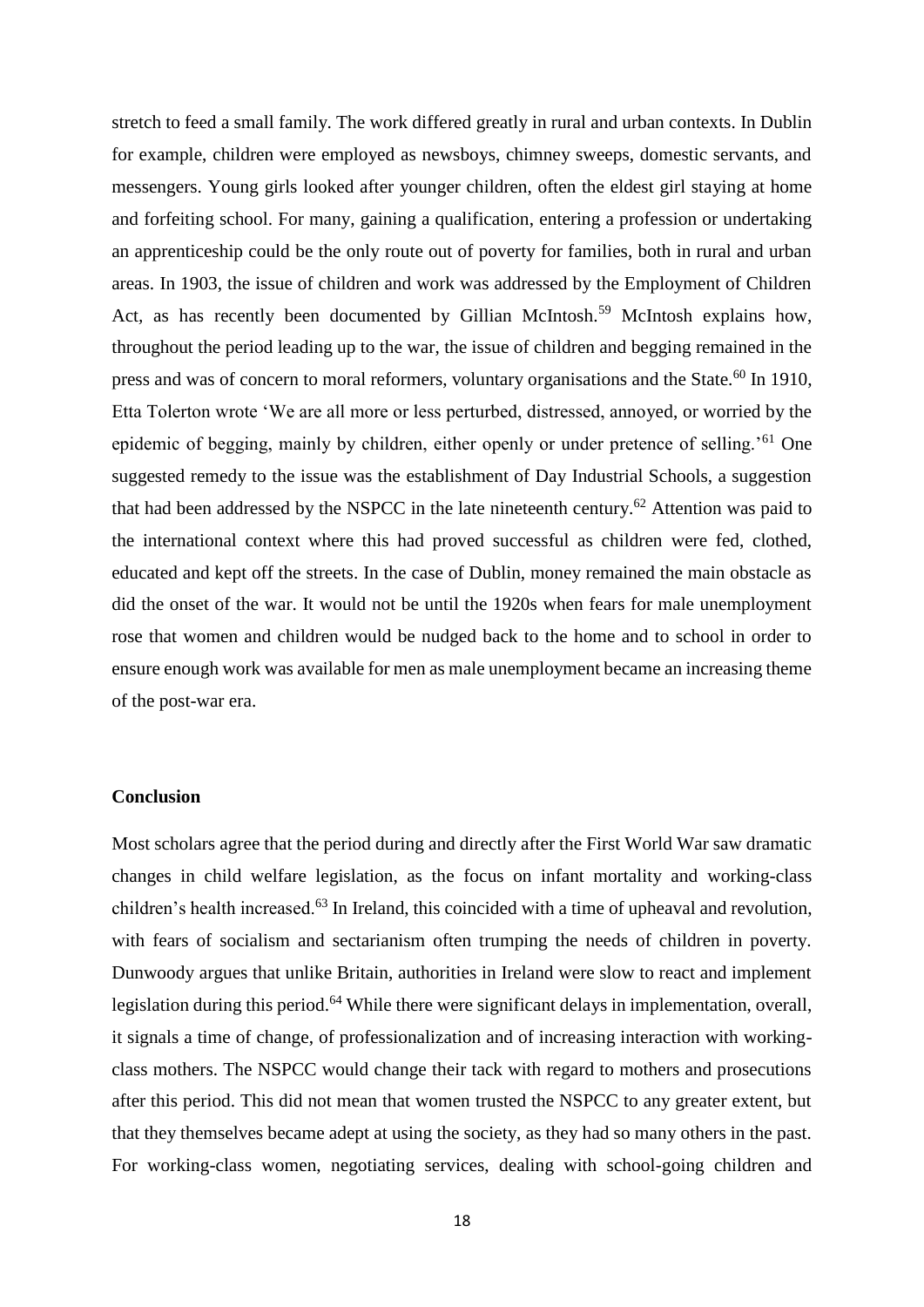surviving on very meagre resources kept them in a constant battle for survival. While legislation surrounding child welfare was in theory beneficial, as with compulsory education it could add pressure to an already pressured day. Visits from the nurse of other home visiting committees and the NSPCC inspector were intrusive and threatening to some. While court records have demonstrated that neglect was a very real occurrence, the measures that were being implemented did little to address the root causes: poverty, profiteering landlords and other threats to family survival.

#### *Endnotes*

<sup>3</sup> See Lindsey Earner Byrne (2007) *Mother and Child* (Manchester: Manchester University Press); ''Dear Father my Health has Broken Down": Writing Health in Irish Charity Letters, 1922-1940' *Social History of Medicine*, 28 (4):849-868.

<sup>9</sup> A.M. Stoney, 'Life in Single-Room Tenements', *Irish Times,* 3 Jan 1914.

 $14$  Ibid.

<sup>&</sup>lt;sup>1</sup> Anna Davin (1995) *Growing Up Poor: Home, School and Street 1870-1914* (London: Rivers Oram Press); Ellen Ross (1993) *Love and Toil: Motherhood in Outcast London, 1870-1918* (Oxford University Press). 1

<sup>2</sup> For a discussion of child welfare during this period see Janet Dunwoody (1988) 'Child Welfare' in David Fitzpatrick (ed.) *Ireland and the First World War* (Mullingar: Lilliput); Sarah-Anne Buckley (2013), *The Cruelty Man: Child Welfare, the NSPCC and the State in Ireland, (Manchester: Manchester University Press); (2008)* 'Child neglect, poverty and class: the NSPCC in Ireland, 1889-1939' *Saothar: Journal of the Irish Labour History Society,* 33, pp.57-72; (2012) '"Found in a dying condition": Nurse children, in Ireland, 1872-1952', in Elaine Farrell (ed.) *'She said she was in a family way': Pregnancy and infancy in modern Ireland*, (London: Institute of Historical Research); Lindsey Earner Byrne (2007) *Mother and Child* (Manchester: Manchester University Press); Virginia Crossman (2009) 'Cribbed, contained and confined? The care of children under the Irish Poor Law' *Éire-Ireland,* 44, pp.37-61*.* For a history of Dublin during this time see Jacinta Prunty (1998) *Dublin Slums 1800-1925: A Study in Urban Geography* (Dublin: Irish Academic Press); Mary E. Daly (1984) *Dublin The Deposed Capital: A Social and Economic History, 1860-1914* (Cork: Cork University Press); (1982) 'Social Structure of the Dublin working class, 1871-1911' *Irish Historical Studies*, 23,100, pp.159-94. For an analysis of the First World War and Ireland, see David Fitzpatrick (1988) *Ireland and the First World War* (Mullingar: Lilliput). In the British context, see Jane Lewis (1980) *The Politics of Motherhood: Child and Maternal Welfare in Britain, 1900-1939*  (Croom Helm) and internationally Gisela Bock & Pat Thane (eds.) (1991) *Maternity and Gender Policies: women and the rise of European welfare states* (London: Routledge).

<sup>4</sup> Daly, *Dublin The Deposed Capital.*

<sup>5</sup> Ibid.

<sup>6</sup> Ciara Breathnach and Brian Gurrin findings presented at a workshop on the Irish Research Funded project *Irish record Linkage, 1864-1913*, University of Limerick 11 February 2016.

<sup>7</sup> Dunwoody, 'Child welfare'.

<sup>8</sup> Caitríona Clear (2007) *Social Change and everyday life in Ireland, 1850-1922* (Manchester: Manchester University Press), pp.50-51. For a discussion of education and compulsory schooling see Tony Fahey (1992) 'State, Family and Compulsory Schooling in Ireland,' *Economic and Social Review*, 23, 4, pp.375-78.

<sup>&</sup>lt;sup>10</sup> See Earner-Byrne, "Dear Father my Health has Broken Down': Writing Health in Irish Charity Letters, 1922-1940'.

<sup>11</sup> 'The Living Wage', *Irish Times,* 28 April 1914.

 $12$  Ibid.

<sup>13</sup> Taken from a series of articles on Baby Week in Dublin, *Irish Times,* July 1917.

 $15$  Ibid.

<sup>16</sup> For a discussion of infant mortality and infant protection services before the war see Earner Byrne, *Mother and Child*, pp.8-23.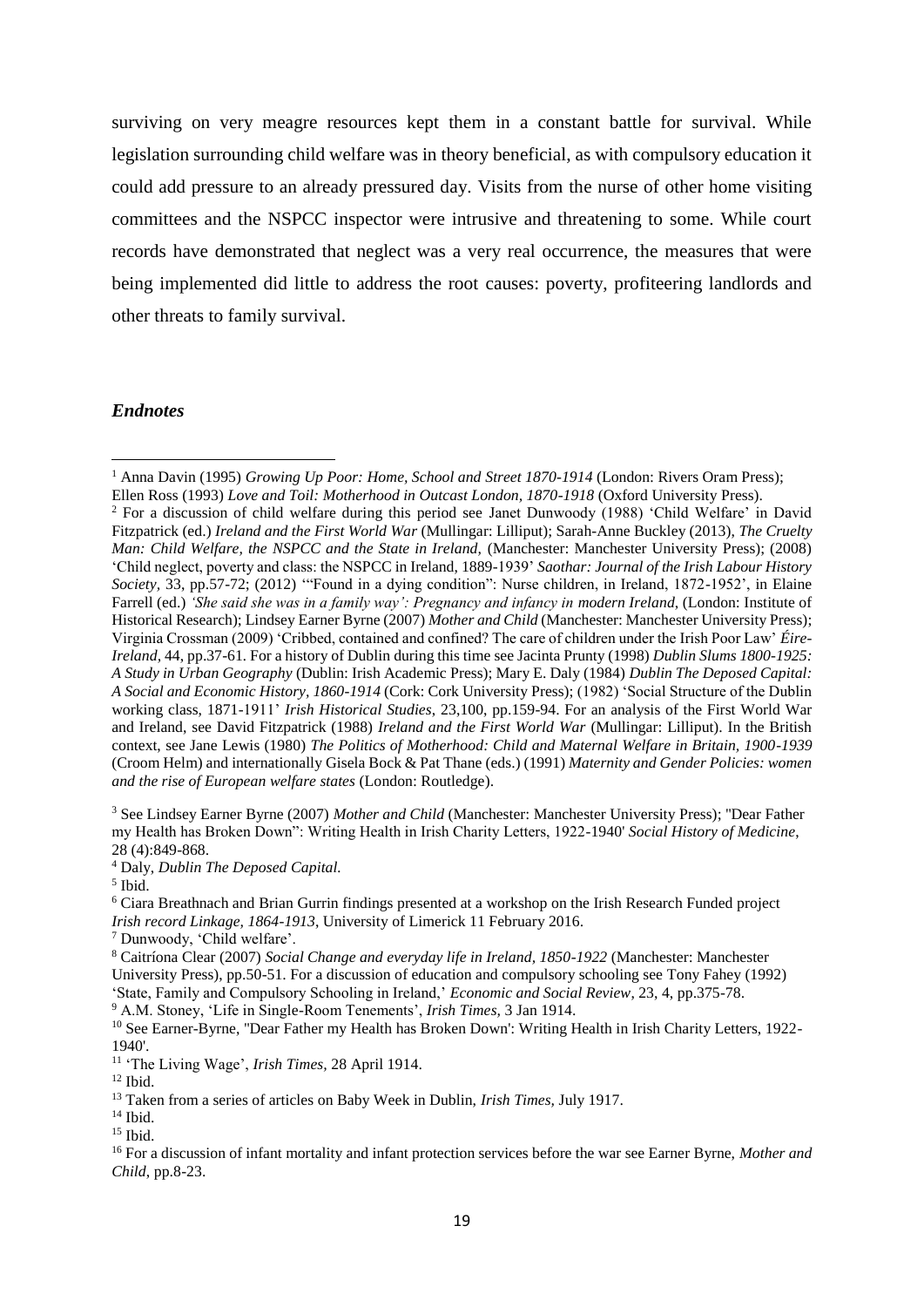For a discussion of Britain see Jane Lewis (1980) *The Politics of Motherhood: Child and Maternal Welfare in Britain, 1900-1939* (London: Croom Helm) and internationally Gisela Bock & Pat Thane (eds.) (1991) *Maternity and Gender Policies: women and the rise of European welfare states* (London full reference).

'Notification of Births Act 1907', *Irish Times,* 13 October 1910.

'Early Notification of Births', *Irish Times,* 6 May 1913.

 For a discussion of the issues surrounding infanticide in Ireland see Elaine Farrell (2012) '*A Most Diabolical Deed': Infanticide and Irish society* (Manchester: Manchester University Press) and Clíona Rattigan (2010) *'What Else Could I do?' Single Mothers and Infanticide, Ireland 1900-1950* (Dublin: Irish Academic Press).

Margaret Ó hÓgartaigh (2006) *Kathleen Lynn*, *Irishwoman, Patriot, Doctor* (Dublin: Irish Academic Press).

Ibid.

Ibid.

 Ciara Breathnach (2016) 'Handywomen and Birthing in Rural Ireland, 1851–1955', *Gender and History*, 28, 1, pp.36-58.

<sup>27</sup> For a discussion of district nurses in rural Ireland see Ciara Breathnach, '... it would be preposterous to bring a Protestant here': religion, provincial politics and district nurses in Ireland, 1890-1903', in Donnacha Seán Lucey and Virginia Crossman (eds), *Healthcare in Ireland and Britain from 1850: voluntary, regional and comparative perspectives* (London: Institute of Historical Research, 2015), pp.161-80.

<sup>28</sup> For a discussion see Janette Condon (2000) 'The Patriotic Children's Treat: Irish Nationalism and Children's Culture at the Twilight of the Empire', *Irish Studies Review,* 8, 2, pp.167-78.

 William Lawson (1917) 'Infant Mortality and the Notification of Births Acts, 1907, 1915', *Journal of the Statistical and Social Inquiry Society of Ireland*, XCVII.

*Irish Times*, 27 Feb. 1914.

The Irish Free State became the Republic of Ireland or Éire in 1949.

<sup>32</sup> Annual Report of the Dublin Aid Committee 1889-90(1890, Dublin). For a discussion of the early years of the society see Maria Luddy (2009) 'The early years of the NSPCC in Ireland', *Éire-Ireland,* 44 (1-2), pp.62-90; Harry Ferguson (1992) 'Cleveland in history: the abused child and child protection, 1880-1914' in Roger Cooter (ed.) *In the Name of the Child: Health and Welfare 1800-1914* (London: Oxford University Press). For a discussion of the NSPCC and the development of child welfare services see Buckley, *The Cruelty Man.* <sup>33</sup> For a discussion of the NSPCC in Britain see sentence incomplete

Daly, *Dublin The Deposed Capital*, p.77.

Buckley, *The Cruelty Man.*

Ibid.

Ibid.

<sup>38</sup> Of the cases, 115 were child neglect, two were ill-treatment, one immoral surroundings and one of other wrongs

*Irish Times*, 2 April 1915.

See Christiann Corlett (2008) *Darkest Dublin* (Dublin: Wordwell).

See also Prunty, *Dublin Slums, 1800-1925.*

- *Irish Times,* 8 March 1915.
- Susan Pederson (1990) 'Gender, Welfare and Citizenship in Britain during the Great War', *The American Historical Review*, 95, 4, pp. 983-1006.

*Irish Times,* 29 December 1915.

*Irish Times,* 12 January 1915.

*Irish Times*, 28 October 1910.

 Conor Reidy (2015) *Criminal Irish Drunkards: the Inebriate Reformatory System 1900-1920* (City, The History Press).

George Bretherton, 'Ireland's Inebriate Reformatories, 1900-1920' (2003) full reference?

*Irish Times,* 26 Feb 1914.

Ibid.

Davin, *Growing Up Poor.* 

Fahey, 'Compulsory education', p.

Clear, *Social Change,* pp.42-54.

Ibid*,* introduction.

*Irish Citizen,* 28 August 1915.

*Irish Times,* 24 July 1915.

*Irish Times,* 13 Oct 1910.